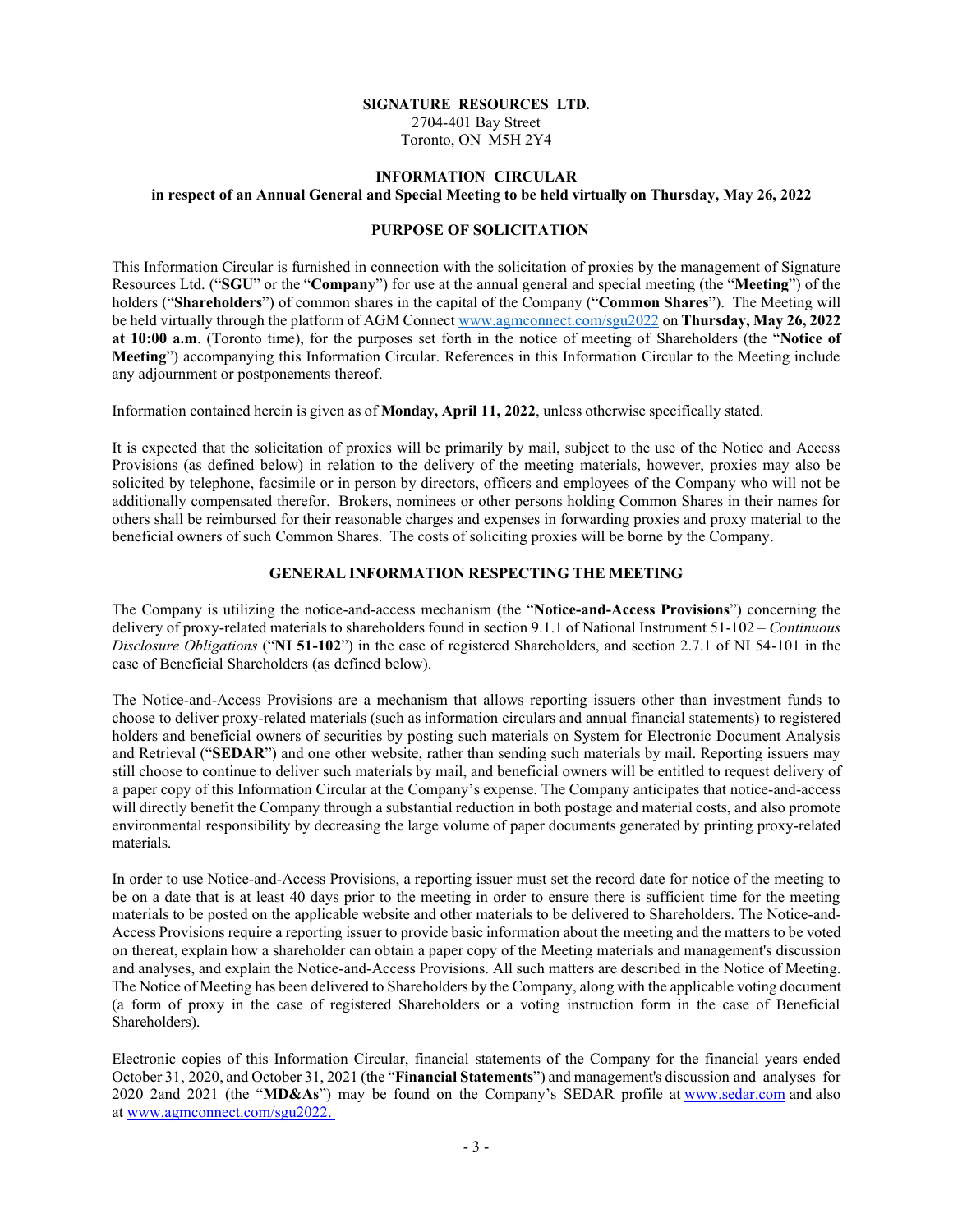The Company will not use procedures known as "stratification" in relation to the use of Notice-and-Access Provisions. Stratification occurs when a reporting issuer using the Notice-and-Access Provisions provides a paper copy of this Information Circular to some Shareholders with the Notice of Meeting. In relation to the Meeting, all Shareholders will receive the required documentation under the Notice-and-Access Provisions, which will not include a paper copy of this Information Circular.

### **Shareholders are reminded to review this Information Circular before voting.**

Shareholders with questions about notice-and-access can call AGM Connect, toll-free at 1-855-839-3715. Shareholders may also obtain paper copies of this Information Circular, the Financial Statements and the MD&A free of charge by contacting AGM Connect at the same toll-free number or upon request to the Company's Corporate Secretary.

A request for paper copies which are required in advance of the Meeting should be sent so that they are received by the Company or AGM Connect, as applicable, no later than May 10, 2022, in order to allow sufficient time for Shareholders to receive the paper copies and to return their form of proxies or voting instruction forms, as applicable, by their respective due dates.

## **APPOINTMENT AND REVOCATION OF PROXIES**

**Enclosed herewith is a form of proxy (the "Form of Proxy")** for use at the Meeting. The persons named in the **Form of Proxy are officers of the Company. A Shareholder submitting a proxy has the right to appoint a nominee (who need not be a Shareholder) to represent him or her at the Meeting other than the persons designated in the enclosed Form of Proxy by inserting the name and valid email address of his or her chosen nominee in the space provided.**

A Form of Proxy will not be valid for the Meeting unless it is signed by the Shareholder or by the Shareholder's attorney authorized in writing or, if the Shareholder is a corporation, it is executed by a duly authorized officer or attorney thereof. A Shareholder who is unable to attend the Meeting in person is requested to complete and sign the enclosed form of proxy and to deliver it to AGM Connect by mail or hand delivery to 2704-401 Bay Street, Toronto, ON M5H 2Y4. In order to be valid and acted upon at the Meeting, the Form of Proxy must be received no later than 10:00 a.m. (Toronto time) on May 24, 2022 or no later than 48 hours (excluding Saturdays, Sundays and statutory holidays) prior to the commencement of any adjourned Meeting. You may also send your proxies via email at [voteproxy@agmconnect.com](mailto:voteproxy@agmconnect.com) or vote your shares online at [www.agmconnect.com/sgu2022.](http://www.agmconnect.com/sgu2022)

If you are a Beneficial Shareholder of Common Shares and have received these materials through your broker, custodian, nominee or other intermediary, please complete and return the form of proxy or voting instruction form provided to you by your broker, custodian, nominee or other intermediary in accordance with the instructions provided therein.

A Shareholder who has given a proxy may revoke it prior to its use, in any manner permitted by law, including by instrument in writing executed by the Shareholder or by the Shareholder's attorney authorized in writing or, if the Shareholder is a corporation, executed by a duly authorized officer or attorney thereof and deposited at the registered office of the Company or the office of AGM Connect at any time prior to May 25, 2022 at 10:00 a.m. (Toronto time) on the last business day preceding the day of the Meeting at which the proxy is to be used, or with the Chairman of the Meeting on the day of the Meeting.

## **ADVICE TO BENEFICIAL HOLDERS OF COMMON SHARES**

**The information set forth in this section is of significant importance to many Shareholders who hold Common Shares through brokers and their nominees, as a substantial number of Shareholders do not hold Common Shares in their own name.** Shareholders who hold their Common Shares through their brokers, intermediaries, trustees or other persons, or who otherwise do not hold their Common Shares in their own name (referred to herein as "**Beneficial Shareholders**") should note that only proxies deposited by Shareholders who appear on the records maintained by the Company's registrar and transfer agent as registered holders of Common Shares will be recognized and acted upon at the Meeting. If Common Shares are listed in an account statement provided to a Beneficial Shareholder by a broker, those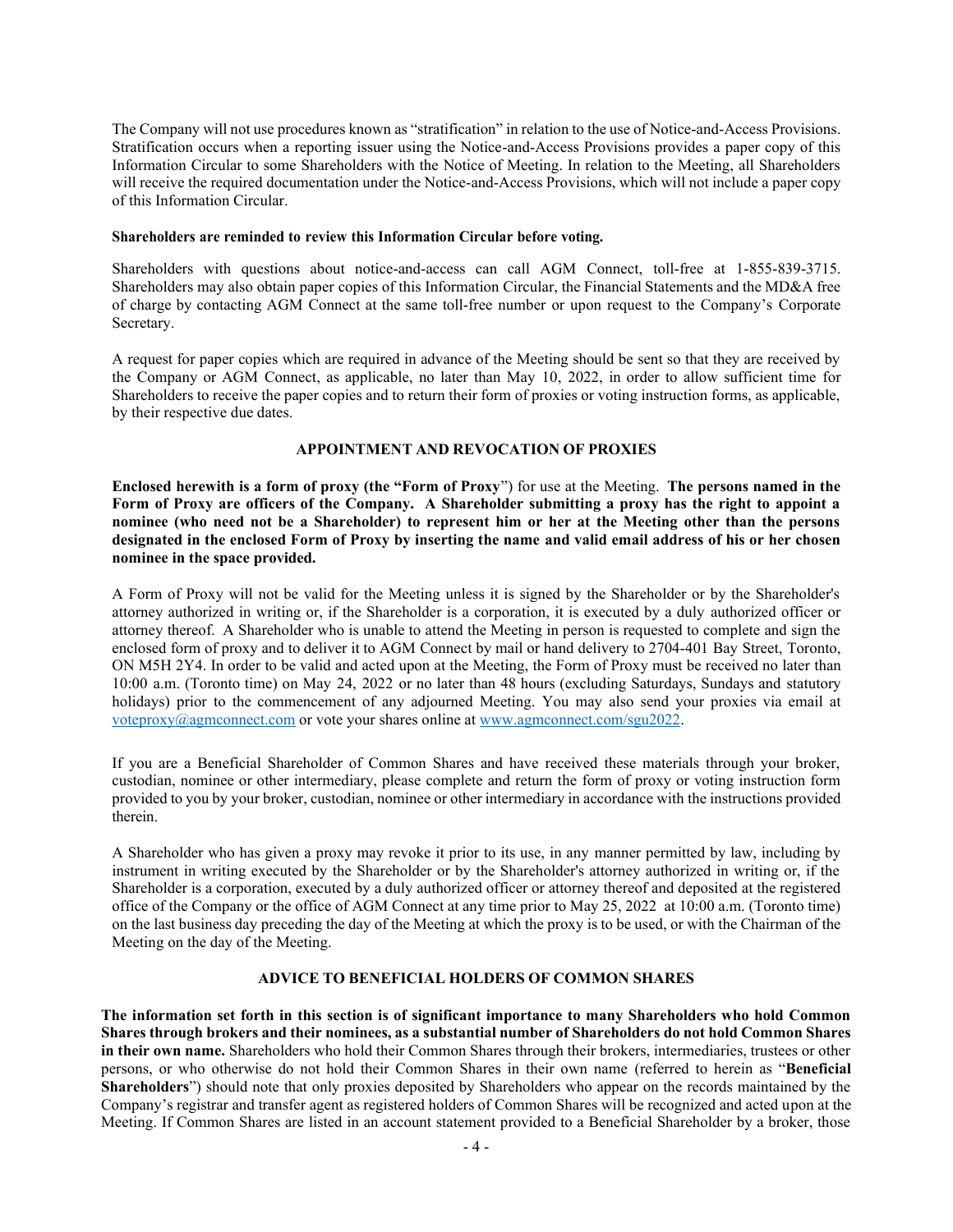Common Shares will, in all likelihood, not be registered in the Shareholder's name. Such Common Shares will more likely be registered under the name of the Shareholder's broker or an agent of the broker. In Canada, the vast majority of such shares are registered under the name of CDS  $&$  Co. (the registration name for The Canadian Depository for Securities Limited, which acts as nominee for many Canadian brokerage firms). In the United States, the vast majority of such Common Shares are registered under the name Cede & Co. (the registration name for The Depositary Trust Company, which acts as nominee for many United States brokerage firms). Common Shares held by brokers (or their agents) on behalf of a broker's client can only be voted or withheld at the direction of the Beneficial Shareholder. Without specific instructions, brokers and their agents and nominees are prohibited from voting shares for the broker's clients. Each Beneficial Shareholder should therefore ensure that the voting instructions are communicated to the appropriate person well in advance of the Meeting.

Existing regulatory policy requires brokers and other intermediaries to seek voting instructions from Beneficial Shareholders in advance of shareholders' meetings. The various brokers and intermediaries have their own mailing procedures and provide their own return instructions to clients, which should be carefully followed by Beneficial Shareholders in order to ensure that their Common Shares are voted at the Meeting. Often the form of proxy supplied to a Beneficial Shareholder by its broker (or the agent of the broker) is substantially similar to the instrument of proxy provided directly to the Registered Shareholders by the Company. However, its purpose is limited to instructing the Registered Shareholder (i.e. the broker or agent of the broker) how to vote on behalf of the Beneficial Shareholder. The Beneficial Shareholder is requested to complete and return the VIF to them by mail or facsimile. Alternatively, the Beneficial Shareholder can call 1-855-839-3715 or visi[t www.agmconnect.com/sgu2022](http://www.agmconnect.com/sgu2022) to vote the Common Shares held by the Beneficial Shareholder.

Beneficial Shareholders who have not objected to their intermediary disclosing certain ownership information about themselves to the Company are called Non-Objecting Beneficial Owners ("NOBOs"). Beneficial Shareholders who have objected to their intermediary disclosing ownership information about themselves to the Company are called Objecting Beneficial Owners ("OBOs"). In accordance with the requirements of NI 54-101, the Company has elected to send the Notice of Meeting and this Information Circular (collectively, the "Meeting Materials") directly to NOBOs.

The Meeting Materials are being sent to both Registered Shareholders and Beneficial Shareholders. If you are a Beneficial Shareholder, and the Company or its agent has sent these materials to you, your name and address and information about your holdings of securities have been obtained in accordance with applicable securities regulatory requirements from the intermediary holding on your behalf. By choosing to send these materials to you directly, the Company (and not the intermediary holding on your behalf) has assumed responsibility for (i) delivering these materials to you, and (ii) executing your proper voting instructions. Please return your voting instructions as specified in the request for voting instructions.

The Meeting Materials sent to the NOBOs who have not waived the right to receive meeting materials are accompanied by a VIF, instead of a proxy. By returning the VIF in accordance with the instructions noted on it, a NOBO can instruct the voting of the Common Shares owned by the NOBO. VIFs, whether provided by the Company or by an intermediary, should be completed and returned in accordance with the specific instructions of the VIF. The purpose of this procedure is to permit Beneficial Shareholders to direct the voting of the Common Shares which they beneficially own. Should a Beneficial Shareholder who receives a VIF wish to attend the Meeting or have someone else attend on the Beneficial Shareholder's behalf, the Beneficial Shareholder may request a legal proxy as set forth in the VIF, which will grant the Beneficial Shareholder, or Beneficial Shareholder's nominee, the right to attend and vote at the Meeting.

A Beneficial Shareholder who receives a VIF cannot use the form to vote Common Shares directly at the Meeting. The VIF must be returned to the intermediary (or instructions respecting the voting Common Shares must otherwise be communicated to the intermediary) well in advance of the Meeting in order to have the Common Shares voted. Although a Beneficial Shareholder may not be recognized at the Meeting for the purposed of voting Common Shares registered in the name of the broker, a Beneficial Shareholder may attend the Meeting as proxyholder for the Registered Shareholder and vote Common Shares in that capacity. Beneficial Shareholders who wish to attend the Meeting and indirectly vote their Common Shares as proxyholder for the registered holder, should visit [www.agmconnect.com/sgu2022](http://www.agmconnect.com/sgu2022) well in advance of the Meeting to determine the step necessary to permit them to indirectly vote their Common Shares as a proxyholder.

All references to Shareholders in this Information Circular and the accompanying VIF or proxy and Notice of Meeting are to Registered Shareholders unless specifically stated otherwise.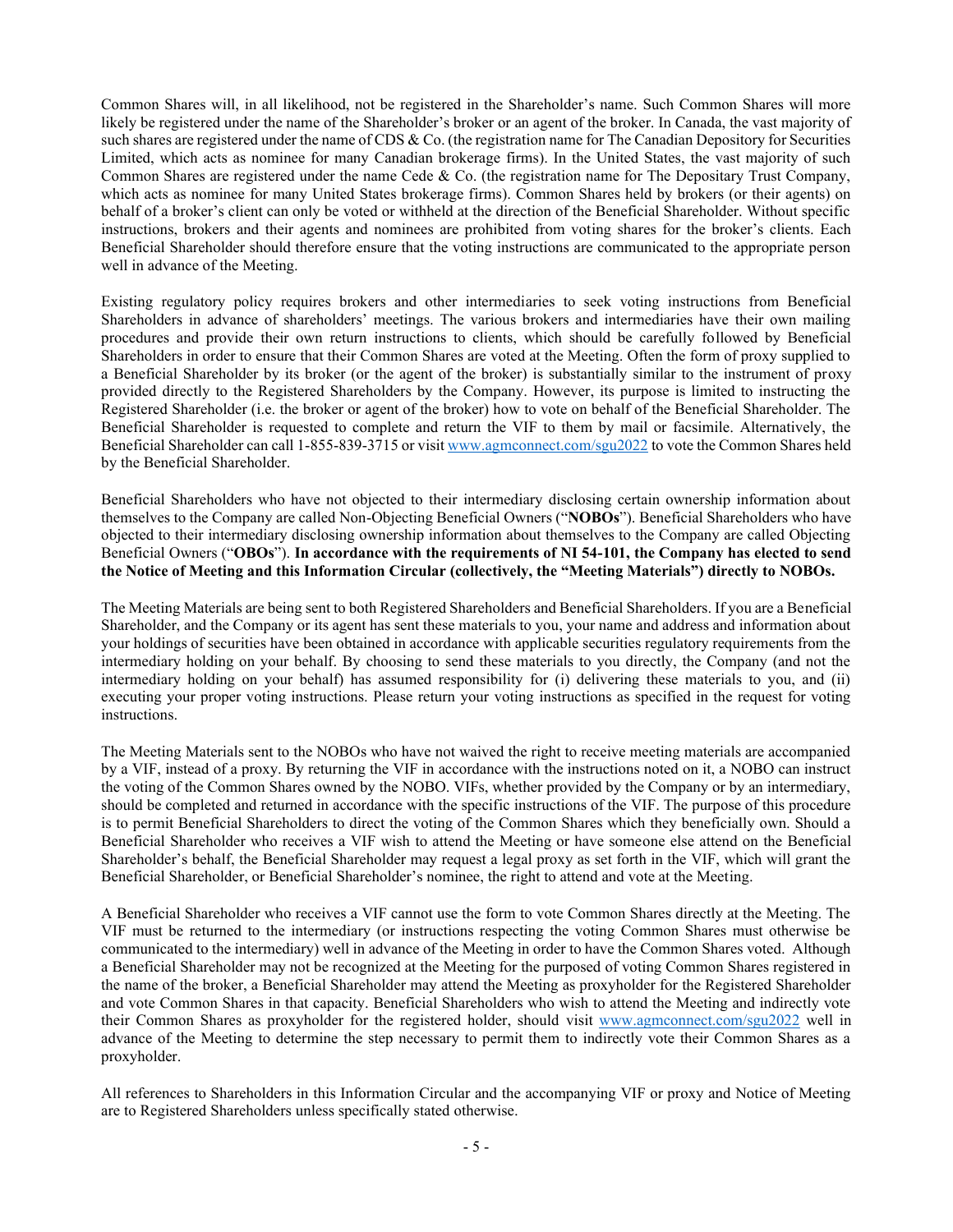## **VOTING OF PROXIES**

All Common Shares represented at the Meeting by properly executed proxies will be voted for or against, or withheld from voting, as the case may be, on any ballot that may be called, in accordance with the instructions given by the Shareholder, and, if the Shareholder specifies a choice with respect to any matter to be acted upon, the shares will be voted accordingly. **In the absence of any such instruction, the persons whose names appear on the printed Form of Proxy will vote in favour of all the matters set out thereon.** The enclosed Form of Proxy confers discretionary authority upon the persons named therein. If any other business or amendments or variations to matters identified in the Notice of Meeting properly comes before the Meeting, discretionary authority is conferred upon the person appointed in the proxy to vote in the manner they see fit, in accordance with their best judgment.

### **VOTING SHARES AND PRINCIPAL HOLDERS THEREOF**

The board of directors of the Company (the "**Board**") has fixed Monday, April 11, 2022 as the record date. Holders of Common Shares at the close of business on Monday, April 11, 2022, are entitled to receive notice and vote at the Meeting on the basis of one vote for each Common Share held, except to the extent that: (i) a registered Shareholder has transferred the ownership of any Common Shares subsequent to Monday, April 11, 2022; and (ii) the transferee of those Common Shares produces properly endorsed share certificates, or otherwise establishes that he or she owns the Common Shares and demands, not later than ten days before the Meeting, that his or her name be included on the Shareholder list before the Meeting, in which case, the transferee shall be entitled to vote his or her Common Shares at the Meeting.

As at the date of this Information Circular the Company had 274,835,662 fully paid and non-assessable Common Shares issued and outstanding.

To the knowledge of the directors and executive officers of the Company, as of the date of this Information Circular, there are no other persons, firms or corporations that beneficially own, or control or direct, directly or indirectly, voting securities carrying 10% or more of the voting rights attached to any class of voting securities of the Company.

As at the date of this Information Circular, the directors and executive officers of SGU as a group beneficially owned, directly or indirectly, or exercised control or direction over, approximately 26,228,286 Common Shares, representing approximately 9.54% of the presently issued and outstanding Common Shares.

### **STATEMENT OF EXECUTIVE COMPENSATION**

### **COMPENSATION DISCUSSION AND ANALYSIS**

#### **Introduction**

The purpose of this Compensation Discussion and Analysis isto provide information about the Company's philosophy, objectives and processes regarding compensation paid to those who acted as the Chief Executive Officer (³**CEO**´) or the Chief Financial Officer ("CFO") of the Company (or in similar capacities) and each of the next three most highly compensated executive officers of the Company whose total compensation was, individually, more than \$150,000 at the end of the applicable financial year (each a ³**Named Executive Officer**´ and collectively, the ³**Named Executive Officers**´).

### **Compensation Philosophy and Objectives of the Compensation Program**

SGU has a balanced approach to compensation, seeking to maintain low overhead costs and expenses so as to attain the lowest possible burn rate while it plans its exploration activities, and providing sufficient incentives to attract and retain talented management that can achieve the Company's objectives.

#### **What the Compensation Program is Designed to Reward**

The compensation program is intended to keep the Company's costs to a minimum while it continues to focus on its gold property in Ontario. In addition, the compensation program has been kept relatively simple while the Company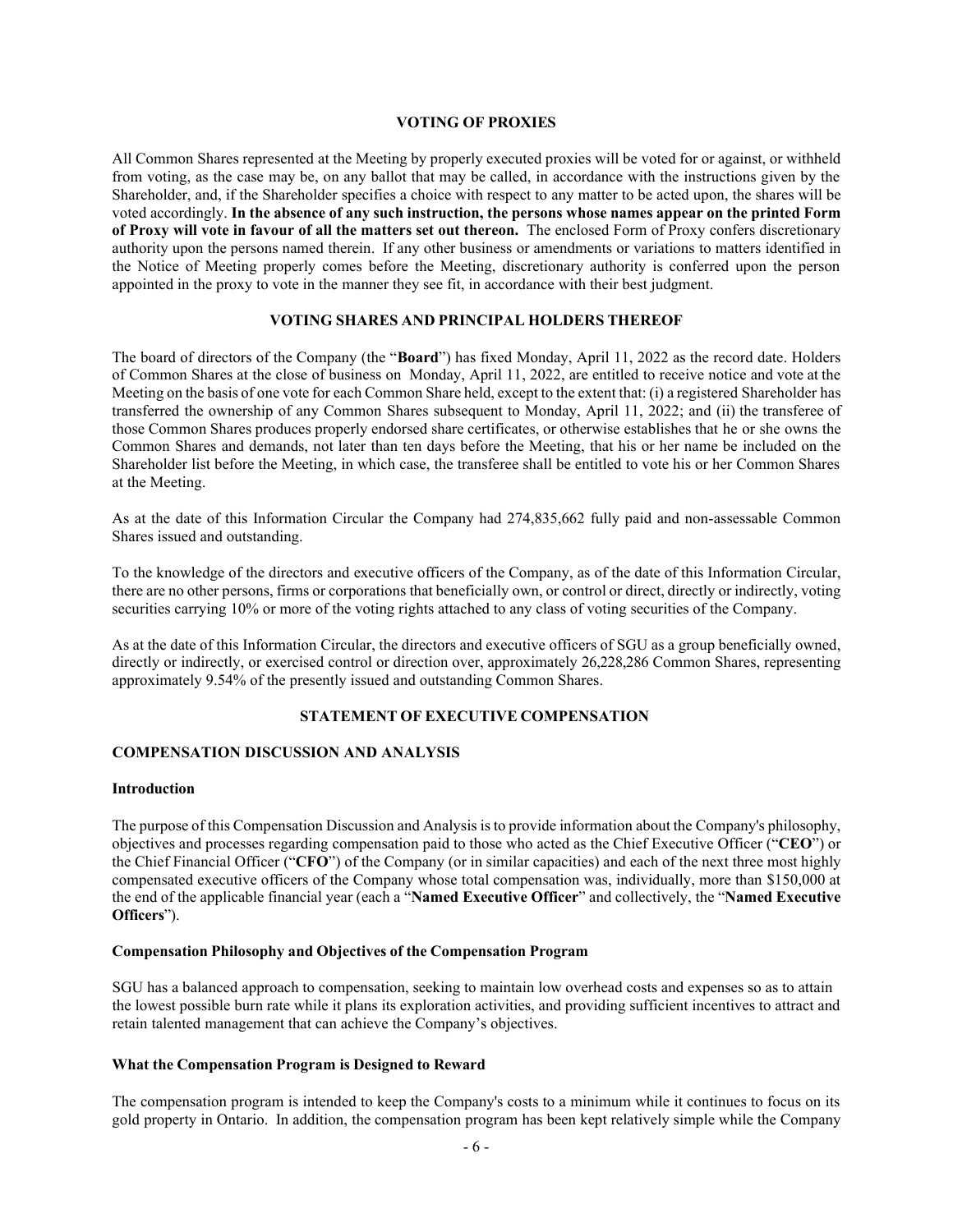is in the exploration stage. It is intended that the current Named Executive Officers will be appropriately compensated as the Company's exploration program advances.

Each executive officer is entitled to receive a base salary. Base salary is recognition for discharging job responsibilities and reflects the officer's performance over time, as well as that individual's particular experience and qualifications. An officer's base salary is reviewed by the Board on an annual basis and may be adjusted to take into account performance contributions for the year and to reflect sustained performance contributions over a number of years.

The Company entered into written consulting agreements with each of Mine Horizons Consulting Inc., Grove Corporate Services Ltd., MMW Consulting Inc. and Hanych Geological Consultants Ltd. with regards to services provided by Robert Vallis as CEO, Donna Mclean as CFO, Rickardo Welyhorsky as COO and Walter Hanych as Chief Geologist, respectively. The terms of the consulting agreements are described in this Information Circular under the heading ³*Statement of Executive Compensation ± Incentive Plan Awards ± Termination of Employment or Change of Control*´.

In addition, officers are eligible under the Company's stock option plan (the "Option Plan") to receive grants of stock options (the "Options"). For a summary of the Option Plan, see "Securities Authorized for Issuance Under Equity *Compensation Plans – Option Plan*". The Option Plan is an important part of the Company's long-term incentive strategy for its officers, permitting them to participate in any appreciation of the market value of the Common Shares over a stated period of time. The Option Plan is intended to reinforce commitment to long-term growth in profitability and shareholder value. The size of stock option grants to officers is dependent on each officer's level of responsibility, authority and importance to the Company and the degree to which such officer's long-term contribution to the Company will be key to its long-term success.

### **Each Element of Compensation and Why the Company Chooses to Pay Each Element**

The compensation program for the Named Executive Officers is comprised of base salaries and Options. The following table provides a broad overview of the elements of the Company's current executive compensation program:

| Element              | <b>Award Type</b>      | <b>Objective</b>                                                                                                                                              | <b>Key Features</b>                                                                                                               |
|----------------------|------------------------|---------------------------------------------------------------------------------------------------------------------------------------------------------------|-----------------------------------------------------------------------------------------------------------------------------------|
| <b>Base Salaries</b> | Salary                 | To provide a basic level of<br>reward while the Company is<br>in a preliminary exploration<br>period.                                                         | Non-discretionary fixed regular cash<br>payments based upon the performance<br>of day-to-day executive level<br>responsibilities. |
| Options              | Option-<br>based award | To reward long-term<br>performance by allowing<br>Named Executive Officers to<br>participate in the long-term<br>market appreciation of the<br>Common Shares. | Annual and special awards granted at<br>market price and having a term of five<br>years.                                          |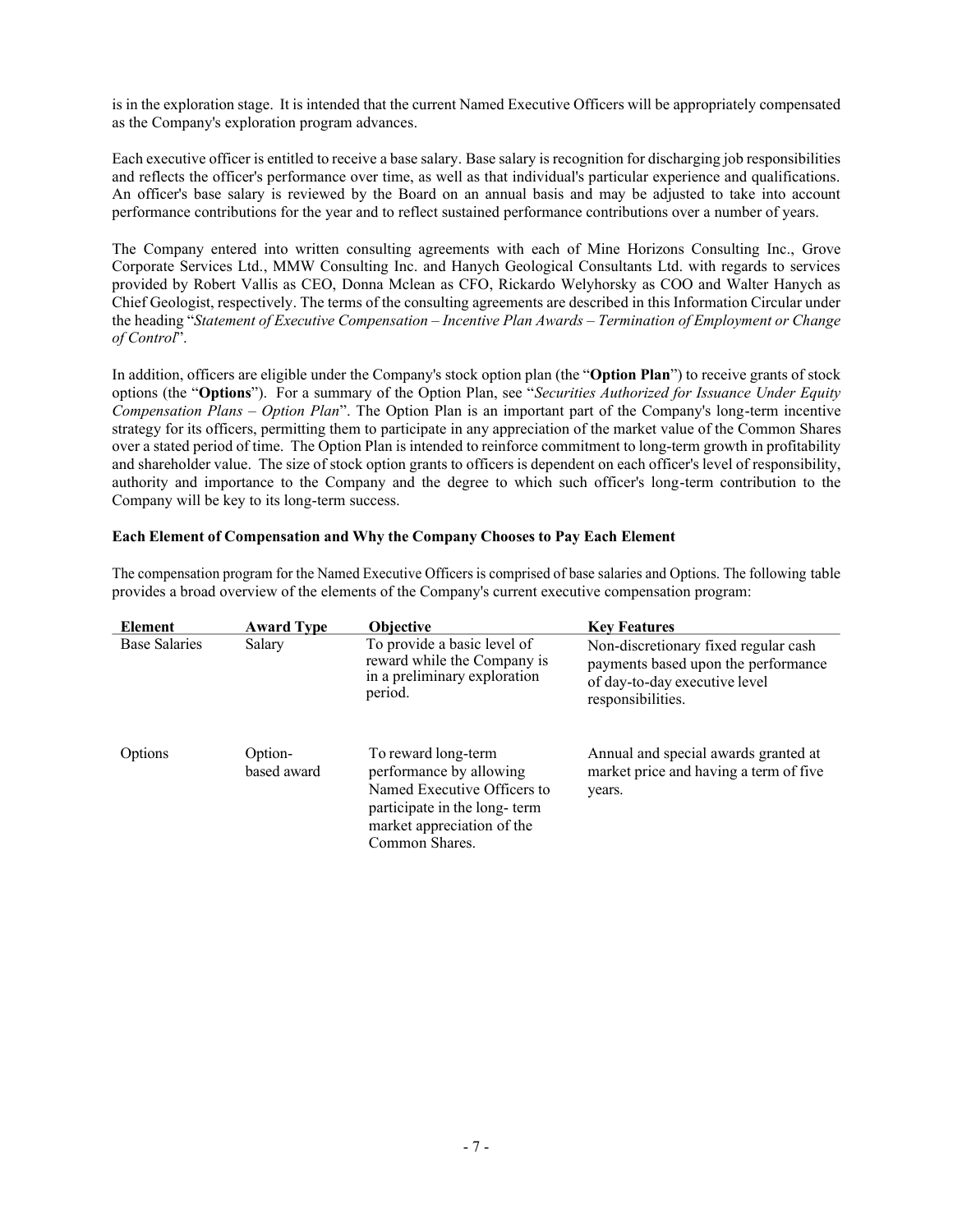## **How the Company Determines the Amount for Each Element**

### *Base Salaries*

As of the date hereof, the current Named Executive Officers have agreed to receive monthly salaries which are below the salary norms in the industry and of the general marketplace to reduce costs. Pursuant to the CEO Agreement *(as herein defined*), Mr. Vallis will be paid a base salary of C\$25,000 monthly, being C\$300,000 per annum. The base fee paid to Mr. Vallis is subject to certain increases upon successful financing raises by the Company in accordance with the terms of the CEO Agreement. Pursuant to the terms of the COO Agreement with Rickardo Welyhorsky *(as herein defined)*, Mr. Welyhorsky is paid a base salary of C\$16,666.67 monthly, being C\$ 200,000 per annum. Pursuant to the terms of the CFO Agreement with Grove Corporate Services Ltd. *(as herein defined)*, the monthly retainer paid to Grove Corporate Services Ltd. is \$7,500, being \$90,000 per annum. Pursuant to the CG Agreement *(as herein defined)*, the fee paid to Walter Hanych is C\$10,000 monthly, being C\$120,000 per annum.

### *Options*

Option grants are normally considered annually, and the number of Options granted to any particular individual commensurate with the individual's performance and level of ongoing responsibility within the Company. In considering additional grants, the Board generally evaluates the number of Options an individual has been granted previously, the exercise price, value of the Options and the term remaining on those Options. Options granted Named Executive Officers are granted upon the commencement of an individual's engagement with the Company, based on their level of responsibility within the Company. Additional grants are subject to certain key performance indicators being met and vesting is subject to an annual review by the Board and compliance with the limitations under the Company's Option Plan, which limits the number of options to 10% of the issued and outstanding shares of the Company.

### **Risk Assessment and Oversight**

During fiscal 2020 and 2021, the Board did not consider the implications of the risks associated with the Company's compensation policies and practices.

### **Hedging Activities**

Although the Company does not have a policy which prohibits any Named Executive Officer or director from purchasing financial instruments designed to hedge or offset a decrease in market value of equity securities granted as compensation or held by the Named Executive Officer or director, no Named Executive Officer or director has entered into any such agreement.

### **Compensation Governance**

The Company's executive compensation program is administered by the Board as a whole. All members of the Board possess the necessary experience and education and are familiar with compensation practices in the natural resource exploration sector and understand the compensation matters relevant to the Company. In considering its executive compensation program, the Board performs the following analysis:

- reviews the compensation packages for the CEO and the other Named Executive Officers, including shortterm and long-term incentive plan awards and grants;
- reviews the corporate goals, objectives and business performance measures which will be used in evaluating the CEO and the other Named Executive Officers;
- reviews the provision for effective succession for the Company's senior management team;
- reviews the grant of Options pursuant to the terms of the Option Plan; and
- annually reviews and ensures that compensation plans, in their design, structures and application have a clear link between pay and performance and do not encourage excessive risk taking.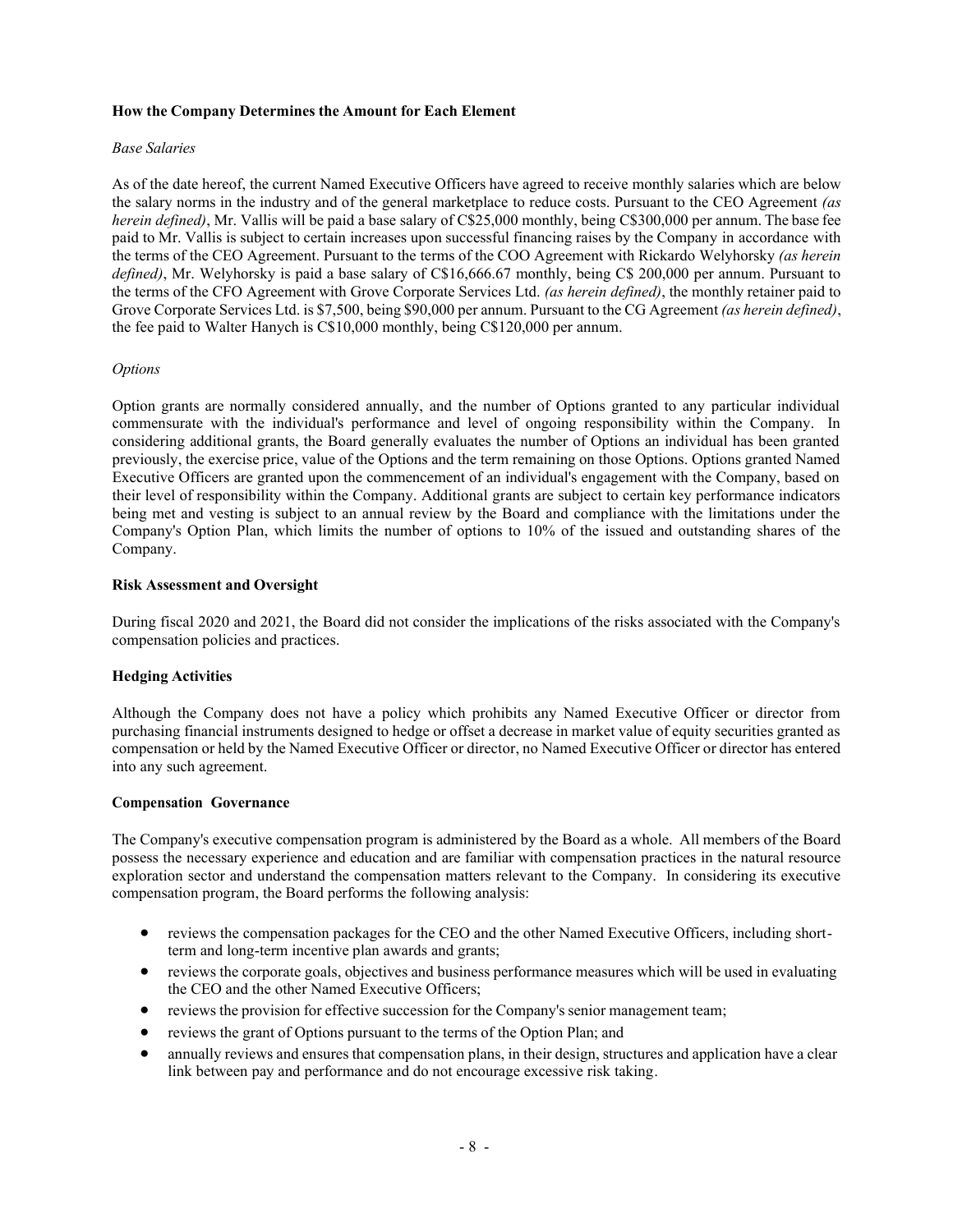The Board as a whole has evaluated the performance of the Named Executive Officers, reviewed compensation arrangements for the Named Executive Officers and directors and made awards under the incentive compensation plans.

## **SUMMARY COMPENSATION TABLE FOR NAMED EXECUTIVE OFFICERS**

The following table provides information concerning compensation of the Named Executive Officers for the years ended October 31, 2019, October 31, 2020 and 2021:

|                                          |      |               |                        | Non-equity<br>incentive       |                             |                                        |              |           |                                           |
|------------------------------------------|------|---------------|------------------------|-------------------------------|-----------------------------|----------------------------------------|--------------|-----------|-------------------------------------------|
|                                          |      |               |                        |                               | plan<br>compensation        |                                        |              |           |                                           |
| Name and<br>principal<br><b>Position</b> | Year | <b>Salary</b> | Share-<br><b>Based</b> | <b>Option-based</b><br>awards | Annual<br>incentive<br>plan | Long-term Pension<br>incentive<br>plan | <b>Value</b> | All other | Total<br><b>Compensation</b> compensation |
|                                          |      | (S)           | <b>(\$)</b>            | (S)                           | (S)                         | (\$)                                   | $(s)$        | $($)$     | $(\$)$                                    |
| Robert Vallis                            | 2021 | 262,000       | Nil                    | 129,567                       | Nil                         | Nil                                    | Nil          | Nil       | 391,567                                   |
| President,                               | 2020 | Nil           | Nil                    | Nil                           | Nil                         | Nil                                    | Nil          | Nil       | Nil                                       |
| $CEO$ &<br>Director                      | 2019 | Nil           | Nil                    | Nil                           | Nil                         | Nil                                    | Nil          | Nil       | Nil                                       |
| Jonathan                                 | 2021 | 84,000        | Nil                    | 45,867                        | Nil                         | Nil                                    | Nil          | Nil       | 129,867                                   |
| Held <sup>(3)</sup>                      | 2020 | 84,000        | Nil                    | 81,236                        | Nil                         | Nil                                    | Nil          | Nil       | 165,236                                   |
| CFO                                      | 2019 | 84,000        | Nil                    | Nil                           | Nil                         | Nil                                    | Nil          | 10,000    | 94,000                                    |
| Donna McLean <sub>2021</sub>             |      | 18,485        | Nil                    | Nil                           | Nil                         | Nil                                    | Nil          | Nil       | 18,485                                    |
| <b>CFO</b>                               | 2020 | Nil           | Nil                    | Nil                           | Nil                         | Nil                                    | Nil          | Nil       | Nil                                       |
|                                          | 2019 | Nil           | Nil                    | Nil                           | Nil                         | Nil                                    | Nil          | Nil       | Nil                                       |
| Rickardo <sup>(4)</sup>                  | 2021 | 66,667        | Nil                    | 117,900                       | Nil                         | Nil                                    | Nil          | Nil       | 184,567                                   |
| Welyhorsky                               | 2020 | Nil           | Nil                    | Nil                           | Nil                         | Nil                                    | Nil          | Nil       | Nil                                       |
| COO                                      | 2019 | Nil           | Nil                    | Nil                           | Nil                         | Nil                                    | Nil          | Nil       | Nil                                       |
| Walter Hanych 2021                       |      | 179,800       | Nil                    | 31,417                        | Nil                         | Nil                                    | Nil          | Nil       | 211,217                                   |
| Chief                                    | 2020 | 174,400       | Nil                    | 81,236                        | Nil                         | Nil                                    | Nil          | Nil       | 255,636                                   |
| Geologist                                | 2019 | 184,800       | Nil                    | Nil                           | Nil                         | Nil                                    | Nil          | 28,710    | 213,510                                   |

Notes:

(1) Salary represents the cash component of the compensation to NEOs.

- (2) The Company follows the fair value method of accounting for all stock-based compensation arrangements. The values reported represent an estimate of the grant date fair value of the Options calculated in accordance with the Black-Scholes option pricing model. Please see the audited annual financial statements of the Company for the year ended October 31, 2020 and 2021 for details regarding the assumptions underlying these Black-Scholes estimates. The Black-Scholes model is a pricing model that may or may not reflect the actual value of the Options. The Black-Scholes methodology was selected in order to maintain consistency with the Company's prior practice and because it is widely used by Canadian public companies for estimated option-based compensation.
- (3) Mr. Held was appointed as a director and the Company's CFO effective December 5, 2012. Mr. Held provided his services as CFO through Aloe Finance Inc. Mr. Held did not receive any compensation for acting as a director of the Company. Mr. Held resigned as director of the Company on August 4, 2021 and as CFO on August 9, 2021 and was replaced by Ms. Donna McLean through Grove Corporate Services Ltd.
- (4) Mr. Welyhorsky was appointed as Chief Operating Officer of the Company on June 24, 2021.
- (5) Mr. Hanych was appointed as a director and the Company's President & CEO effective February 14, 2013. Mr. Hanych provides his services through Hanych Geological Consulting Ltd. Mr. Hanych resigned as the Company's President & CEO on November 12, 2020 and was succeeded by Mr. Robert Vallis effective November 12, 2020. Mr. Hanych resigned as a director of the company on August 4, 2021. Mr. Hanych continues to act as a Chief Geologist.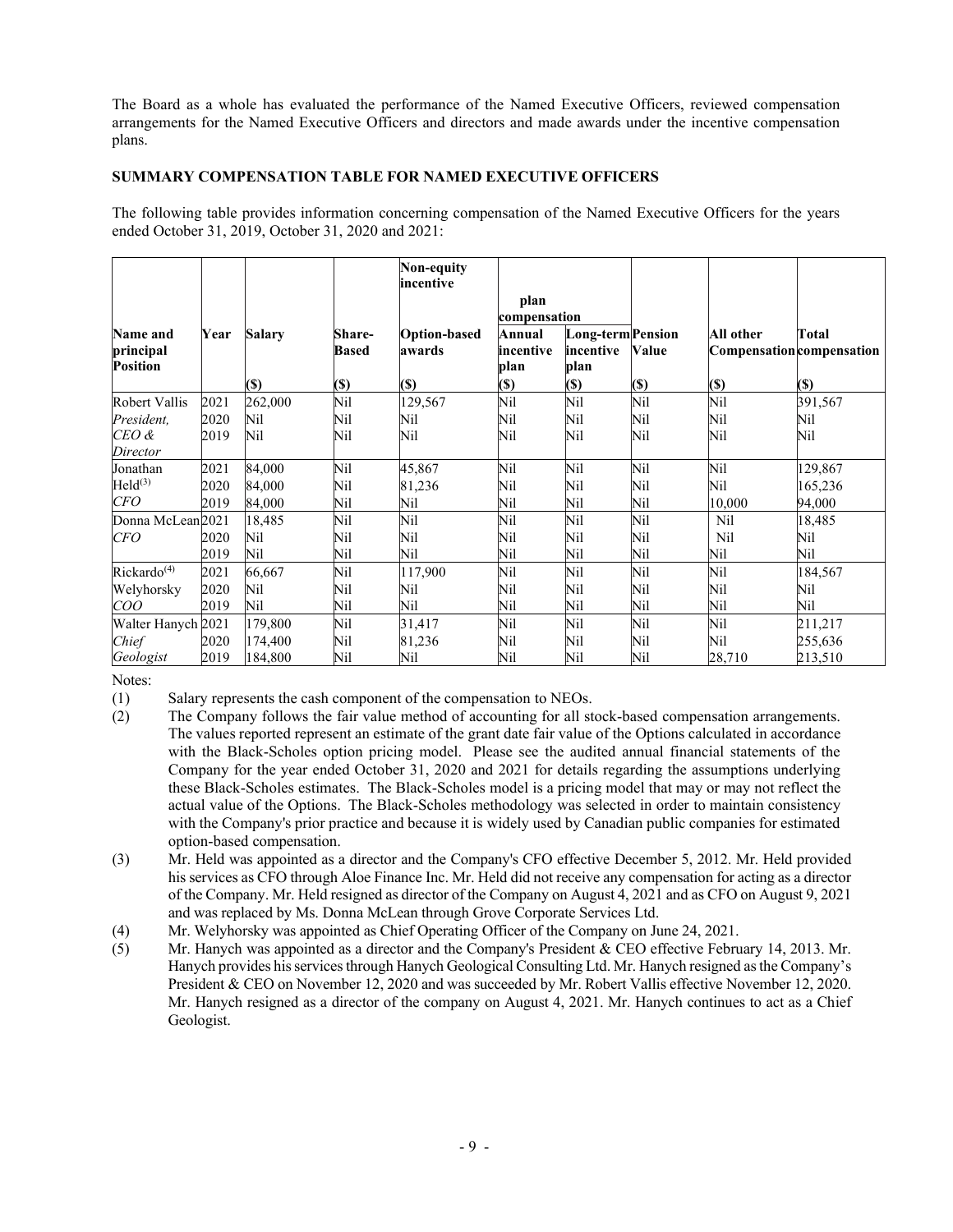## **INCENTIVE PLAN AWARDS**

## **Outstanding Option-Based Awards**

The following table sets forth all Option-based awards held by the Named Executive Officers which were outstanding as at October 31, 2021

| <b>Name</b>                                     | <b>Number of Securities</b><br><b>Underlying Unexercised</b><br>Options $(\#)$ | Option<br><b>Exercise Price</b><br>(S) | <b>Option Expiration</b><br>Date  | Value of<br><b>Unexercised In-</b><br>the-Money<br><b>Options</b><br>(S) |
|-------------------------------------------------|--------------------------------------------------------------------------------|----------------------------------------|-----------------------------------|--------------------------------------------------------------------------|
| Robert Vallis<br>President, CEO and<br>Director | 3,000,000                                                                      | \$0.07                                 | November 11, 2025                 | 30,000                                                                   |
| Walter Hanych <sup>(3)</sup><br>Chief Geologist | 500,000                                                                        | \$0.08                                 | March 23, 2023                    |                                                                          |
| Jonathan Held $(4)$<br>CFO and Director         | 1,000,000<br>500,000                                                           | \$0.10<br>\$0.08                       | August 17, 2025<br>March 23, 2023 |                                                                          |

Notes:

- (1) Calculated by multiplying the number of Common Shares purchasable on exercise of the Options by the difference between the market price of the Common Shares at October 31, 2021 and the exercise price of the Options. The closing price of the Company's Common Shares on the TSX Venture Exchange ("**TSXV**") on October 29, 2021 was \$0.08.
- (2) Under the Option Plan, the Board is authorized to grant Options to directors, senior officers, employees, consultants, consultant company or management company employees of the Company and its subsidiaries, such grants not exceeding 10% of the issued and outstanding Common Shares at any time. Options granted under the Option Plan are exercisable over a period not exceeding 10 years from the date granted. Exercise prices may not be less than the market price of the Common Shares at the time of the grant. An Option shall vest in the manner determined by the Board on the grant date.
- (3) Mr. Hanych was appointed as a director and the Company's President & CEO effective February 14, 2013. Mr. Hanych did not receive any compensation for acting as a director of the Company. Mr. Hanych resigned as the Company's President  $&$  CEO on November 12, 2020 and was succeeded by Mr. Vallis effective November 12, 2020. Mr. Hanych resigned as a director of the Company on August 4, 2021 and continues as Chief Geologist of the Company.
- (4) Mr. Jonathan Held was appointed a director of the Company and the Company's Chief Financial Officer effective December 12, 2012. Mr. Held resigned as a director of the Company on August 4, 2021 and resigned as Chief Financial Officer effective August 9, 2021.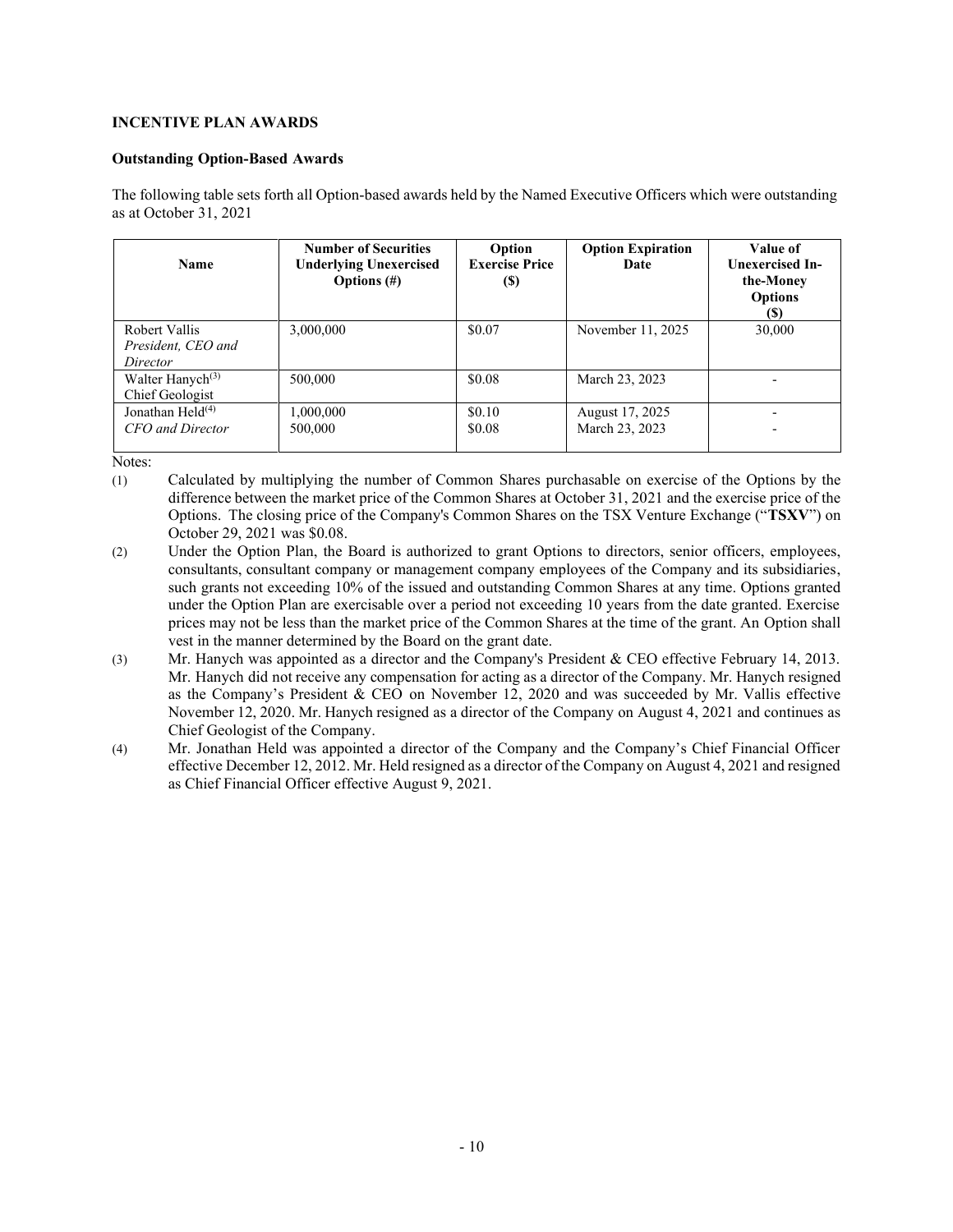### **Incentive Plan Awards - Value Vested or Earned During the Year**

The following table sets forth information in respect of the value of awards granted to the Named Executive Officers of the Company pursuant to the Option Plan vested during the financial year ended October 31, 2021:

| <b>Name</b>                                  | <b>Option-Based Awards -</b><br><b>Value Vested During Year</b><br>(S) | <b>Share-Based Awards -</b><br><b>Value Vested During Year</b><br>(S) | <b>Non-Equity Incentive Plan</b><br>Compensation<br><b>Value Earned During Year</b><br>(S) |
|----------------------------------------------|------------------------------------------------------------------------|-----------------------------------------------------------------------|--------------------------------------------------------------------------------------------|
| Robert Vallis<br>President, CEO and Director | 129,567                                                                |                                                                       |                                                                                            |
| Rickardo Welyhorsky<br>COO                   | 117,900                                                                |                                                                       |                                                                                            |
| Walter Hanych<br><b>Chief Geologist</b>      | 31,417                                                                 |                                                                       |                                                                                            |
| Jonathan Held<br><b>CFO</b> and Director     | 45,867                                                                 |                                                                       |                                                                                            |

Notes:

(1) For this purpose, the Options are valued on the date of vesting. The "value vested" represents the aggregate dollar value that would have been realized if the Options had been exercised on the vesting date. This is calculated by multiplying the number of Common Shares that vested during the year by the difference between the market price of the Common Shares at the date of vesting and the exercise price of the Options.

### **Pension Plan Benefits**

The Company has not established a pension plan, defined benefit plan or any retirement savings program for the Named Executive Officers or other employees of the Company.

### **Deferred Compensation Plans**

The Company has not established a deferred compensation plan for the Named Executive Officers or other employees of the Company.

### **Termination of Employment or Change of Control**

Other than as described below, no Named Executive Officers has an employment agreement or consulting agreement pursuant to which SGU would be obligated to make payments in the event of termination without "cause" or in the event of a "change of control".

## *CEO Agreement – Robert Vallis*

Effective November 12, 2020, the Company and Mine Horizons Consulting Inc. entered into a consultant agreement pursuant to which Robert Vallis is employed as the Chief Executive Officer and President of the Company ("CEO Agreement") at a salary of C\$25,000 monthly, being C\$300,000, annually. The base fee paid to Mr. Vallis is subject to certain increases upon successful financing raises by the Company in accordance with the terms of the CEO Agreement.

The CEO Agreement is for an initial term of two years, automatically extending for one-year periods unless written notice is given 30 days prior to the end of the applicable term. The CEO Agreement is subject to termination upon: (a) mutual consent; (b) 60 days' prior written notice by Mr. Vallis; (c) written notice by Mr. Vallis or the Company if either party is in material breach of the terms or conditions of the CEO Agreement and such breach is not remedied within 30 days after notice delivered; (d) five days written notice from the Company to Mr. Vallis where the termination is effective within 60 days following a change of control of the Company or (e) payment of certain termination entitlements by the Company to Mr. Vallis.

Pursuant to the terms of the CEO Agreement, Mr. Vallis may be entitled to a termination payment equal to half of one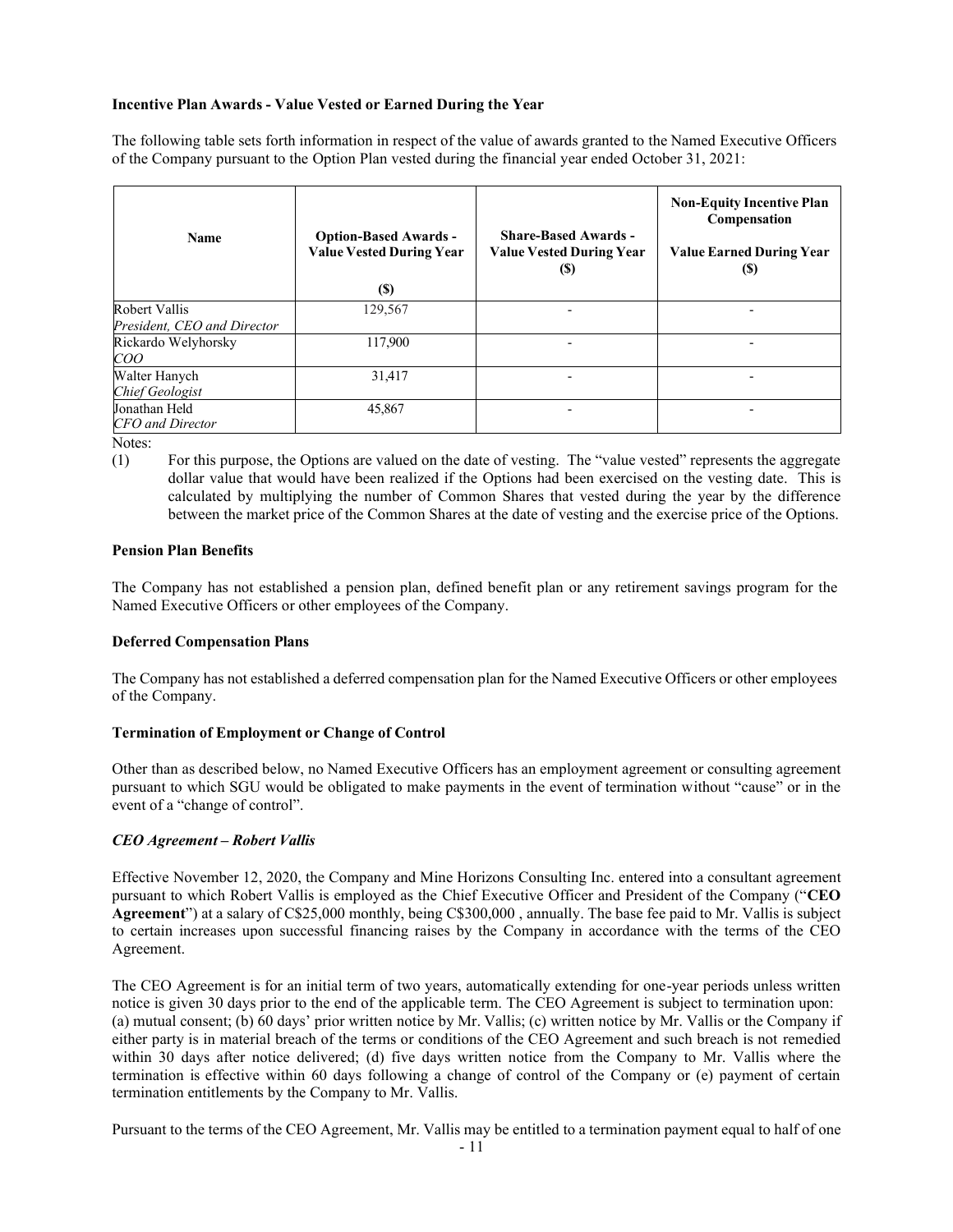year's annual base fee and any bonus paid, subject to an increase of up to two times one year's annual base fee and any bonus paid in the event of certain successful financing raises by the Company. In the event of a change of control, the termination payment may be up to three times one year's annual base fee and any bonus paid.

## *COO Agreement – Rickardo Welyhorsky*

Effective June 23, 2021, the Company entered into a consulting agreement (the "**COO Agreement**") with MMW Consulting Inc. whereby Rickardo Welyhorsky is employed by the Company as the Chief Operating Officer at a salary of \$16,667 monthly or \$200,000 per annum. The base fee paid to Mr. Welyhorsky is subject to certain incentive bonus' based upon certain metrics, including but not limited to, market capitalization, capital raising, fiscal budget and related site activities, and incremental resource ounces added in all resource categories accordance with the terms of the COO Agreement.

The COO Agreement is for an initial term of two years, automatically extending for one-year periods unless written notice is given 30 days prior to the end of the applicable term. The COO Agreement is subject to termination upon: (a) mutual consent; (b) 60 days' prior written notice by Mr. Welyhorsky; (c) written notice by Mr. Welyhorsky or the Company if either party is in material breach of the terms or conditions of the COO Agreement and such breach is not remedied within 30 days after notice delivered; (d) five days written from the Company to Mr. Welyhorsky where the termination is effective within 60 days following a change of control of the Company or (e) payment of certain termination entitlements by the Company to Mr. Welyhorsky.

Mr. Welyhorsky is entitled to termination pay of  $\frac{1}{2} \times$  (Annual Base Fee + the Bonus paid for the first 6 months completed) and after the first completed year, 1x (Annual Base Fee + the Bonus paid for the most recently completed year); and notwithstanding the terms of any applicable plan document or agreement, 50% of all unvested equity awards shall be deemed to vest immediately prior to the date of termination of the Agreement and shall be exercisable until the earlier of their expiry date and 6 months following the date of termination

## *CFO Agreement – Jonathan Held*

Effective March 1, 2018, the Company and Aloe Finance Inc. entered into a consulting agreement pursuant to which Jonathan Held was employed as the Chief Financial Officer of the Company ("CFO Agreement") at an annual salary of 15,400 per month or \$184,800.

The CFO Agreement was entered into for an initial term of one year, automatically extending for one-year periods unless written notice is given 60 days prior to the end of the applicable term. The CFO Agreement is subject to termination upon: (a) 60 days' prior written notice by either Mr. Held or the Company; (b) written notice by Mr. Held or the Company if either party is in material breach of the terms or conditions of the CFO Agreement and such breach is not remedied within 30 days after notice delivered; (c) written notice to the Company if there is a material reduction in Mr. Held's compensation or the services provided under the CFO Agreement; (d) written notice by the Company that Aloe Finance Inc. has failed to make Mr. Held available for the performance of the contracted services and such breach is not remedied within 30 days after notice delivered; (e) the occurrence of material and irreparable breach of the CFO Agreement by Mr. Held that causes significant detriment to the Company; (f) without notice if Mr. Held commits any material misrepresentation or any dishonest fraudulent act in the performance of his obligations under the CFO Agreement; (g) insolvency, bankruptcy or assignment for the benefit of credits of Aloe Finance Inc. or Mr. Held; or (h) the death of Mr. Held or upon the Company's reasonable determination that Mr. Held has become unable, by reason of physical or mental disability, with or without reasonable accommodation, to perform the essential functions under the CFO Agreement. Pursuant to the terms of the CFO Agreement, Mr. Held may be entitled to a termination payment equal to one year's annual base fee and the average of any bonuses paid in the preceding two years.

Effective August 9, 2021, Jonathan Held resigned as Chief Financial Officer of the Company.

# *CFO Agreement – Donna McLean*

Effective August 1, 2021, the Company and Grove Corporate Services Ltd. ("Grove") entered into a business services agreement (the "BSA") pursuant to which Ms. Donna McLean was appointed as Chief Financial Officer of the Company. The BSA was entered into for an initial term of six months; to continue on a monthly basis until such time as the contract is amended or terminated. Under the terms of the BSA, termination by the Company is subject to the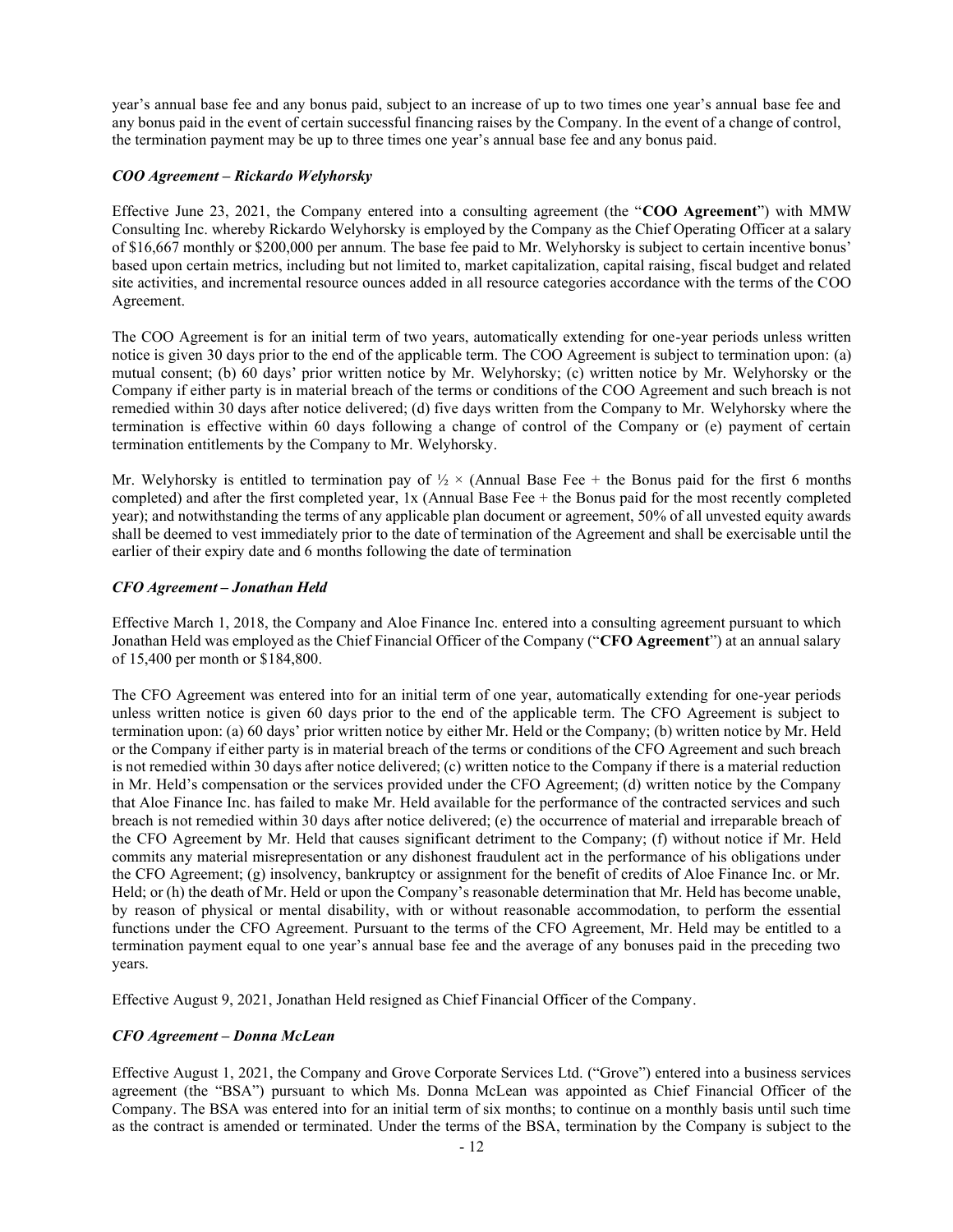following conditions (a) termination of services without notice or payment in lieu thereof, for cause, as that term is defined at common law (b) termination of the services on ninety (90) days written notice with such notice only to be given on the last day of any given calendar month and (c) in lieu of notice, the Company may elect to pay to GCS on the date of termination an amount equal to three (3) months' fees payable, in addition to any amounts outstanding as of the date of termination. Further, under the terms of the BSA, the contract can also be terminated by Grove on ninety (90) days written notice with such notice only to be given on the last day of any given calendar month.

## *Chief Geologist Agreement – Walter Hanych*

Effective March 1, 2018, the Company and Hanych Geological Consultants Ltd. entered into a consultant agreement pursuant to which Walter Hanych was employed as the Chief Executive and President of the Company ("CG Agreement") at an annual salary of \$120,000. The CG Agreement was amended on November 12, 2020 to change the title of Mr. Hanych from Chief Executive and President to Chief Geologist. All other terms of the CG Agreement remained as is.

The CG Agreement was entered into for an initial term of one year, automatically extending for one-year periods unless written notice is given 60 days prior to the end of the applicable term. The CG Agreement is subject to termination upon: (a) 60 days' prior written notice by either Mr. Hanych or the Company; (b) written notice by Mr. Hanych or the Company if either party is in material breach of the terms or conditions of the CG Agreement and such breach is not remedied within 30 days after notice delivered; (c) written notice to the Company if there is a material reduction in Mr. Hanych's compensation or the services provided under the CG Agreement; (d) written notice that Hanych Geological Consultants Ltd. has failed to make Mr. Hanych available for the performance of the contracted services and such breach is not remedied within 30 days after notice delivered; (e) the occurrence of a material and irreparable breach of the CG Agreement by Mr. Hanych that causes significant detriment to the Company; (f) without notice if Mr. Hanych commits any material misrepresentation or any dishonest or fraudulent act in the performance of his obligations under the CG Agreement; (g) insolvency, bankruptcy or assignment for the benefit of creditors by Hanych Geological Consultants Ltd. or Mr. Hanych; or (h) the death of Mr. Hanych or upon the Company's reasonable determination that Mr. Hanych has become unable, by reason of physical or mental disability, with or without reasonable accommodation, to perform the essential functions under the CG Agreement.

Pursuant to the terms of the CG Agreement, Mr. Hanych may be entitled to a termination payment equal to one year's annual base fee and the average of any bonuses paid in the preceding two years.

## **COMPENSATION OF DIRECTORS**

### **Overview**

The only arrangement under which directors are compensated by the Company and its subsidiaries for their services in their capacity as directors is that each director is eligible under the Option Plan to receive grants of Options, at the discretion of the entire Board.

### **Summary Compensation Table for Directors**

The following table sets out all amounts of compensation provided to the directors of the Company (excluding directors who were also a Named Executive Officer) for the financial year ended October 31, 2021:

| Name <sup>(1)</sup>          | <b>Fees Earned</b><br>$\left( \mathbb{S}\right)$ | <b>Option-based</b><br>awards<br>$(S)^{(1)}$ | <b>All Other</b><br>Compensation<br>(\$) | <b>Total</b><br>(\$) |
|------------------------------|--------------------------------------------------|----------------------------------------------|------------------------------------------|----------------------|
| Paolo Lostritto              |                                                  | 166,482                                      |                                          | 166,482              |
| Lisa Davis                   | -                                                | 67,407                                       |                                          | 67,407               |
| John Hayes                   |                                                  | 59,448                                       |                                          | 59,448               |
| Den Denbow                   | ٠                                                | 56,249                                       | $\overline{\phantom{0}}$                 | 56,249               |
| <b>Stephen Timms</b>         | -                                                | 68,800                                       |                                          | 68,800               |
| Robert Vallis <sup>(2)</sup> |                                                  | ٠                                            |                                          |                      |

Notes:

(1) The Company follows the fair value method of accounting for all stock-based compensation arrangements.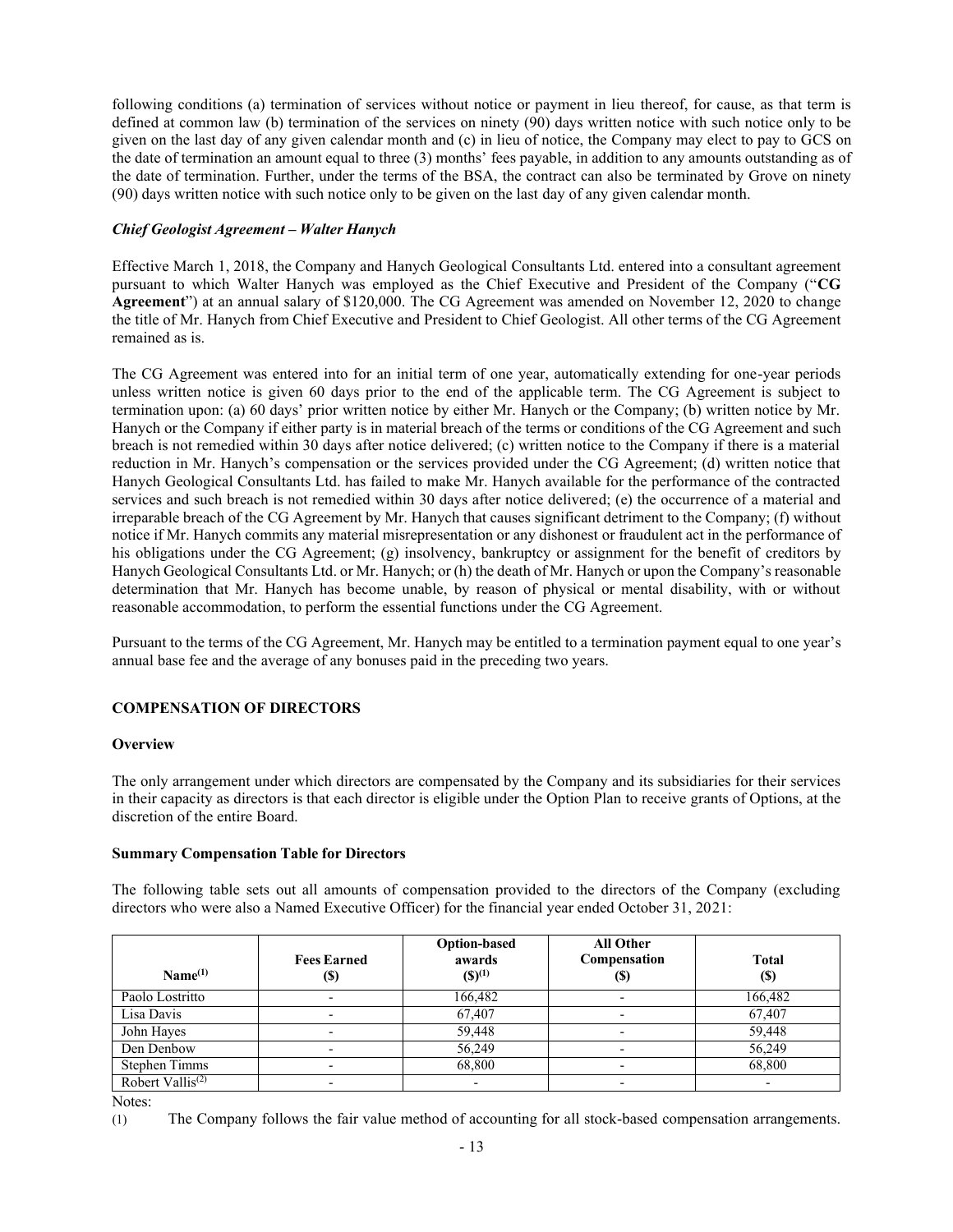The values reported represent an estimate of the grant date fair value of the Options calculated in accordance with the Black-Scholes option pricing model. Please see the audited annual financial statements of the Company for the year ended October 31, 2021 for details regarding the assumptions underlying these Black-Scholes estimates. The Black-Scholes model is a pricing model that may or may not reflect the actual value of the Options. The Black-Scholes methodology was selected in order to maintain consistency with the Company's prior practice and because it is widely used by Canadian public companies for estimated optionbased compensation.

(2) Any compensation received by Mr. Vallis is reflected in the Summary Compensation Table for Named Executive Officers, above.

### **Outstanding Option-Based Awards and Share-Based Awards**

The following table sets forth all Option-based awards granted to directors (who are not also Named Executive Officers) during the year ended October 31, 2021:

| Name <sup>(1)</sup>  | Number of<br><b>Securities</b><br>Underlying<br><b>Unexercised</b><br><b>Options</b><br>(#) | <b>Option exercise</b><br>Price<br>(S) | Option<br><b>Expiration Date</b> | Value of<br><b>Unexercised In-the-</b><br><b>Money Options</b><br>(\$ |
|----------------------|---------------------------------------------------------------------------------------------|----------------------------------------|----------------------------------|-----------------------------------------------------------------------|
| Paolo Lostritto      | 3,000,000                                                                                   | 0.065                                  | November 8, 2025                 | 45,000                                                                |
| Lisa Davis           | 500,000                                                                                     | 0.16                                   | August 4, 2026                   |                                                                       |
| John Hayes           | 300,000                                                                                     | 0.16                                   | August 4, 2026                   |                                                                       |
|                      | 200,000                                                                                     | 0.13                                   | January 27, 2026                 |                                                                       |
| Den Denbow           | 300,000                                                                                     | 0.16                                   | August 4, 2026                   |                                                                       |
|                      | 200,000                                                                                     | 0.11                                   | January 19, 2026                 |                                                                       |
| <b>Stephen Timms</b> | 750,000                                                                                     | 0.13                                   | December 23, 2025                |                                                                       |

Notes:

(1) Calculated by multiplying the number of Common Shares purchasable on exercise of the Options by the difference between the market price of the Common Shares on October 29, 2021 and the exercise price of the Options. The closing price of the Common Shares on the TSXV on October 29, 2021 was \$0.08.

## **Director Compensation - Incentive Plan Awards - Value Vested or Earned During the Year**

The following table sets forth information in respect of the value of awards granted to the directors of the Company, who are not also Named Executive Officers of the Company, pursuant to the Option Plan, which vested during the financial year ended October 31, 2021:

| <b>Name</b>                  | <b>Option-Based Awards -</b><br><b>Value Vested During</b><br>$\mathbf{Year}^{(1)}$<br>(\$) | <b>Share-Based Awards -</b><br><b>Value Vested During Year Compensation</b><br>(\$) | <b>Non-Equity Incentive Plan</b><br><b>Value Earned During Year</b><br>ŢЭ. |
|------------------------------|---------------------------------------------------------------------------------------------|-------------------------------------------------------------------------------------|----------------------------------------------------------------------------|
| Paolo Lostritto              | 121,509                                                                                     |                                                                                     |                                                                            |
| Lisa Davis                   | 26,767                                                                                      |                                                                                     |                                                                            |
| John Hayes                   | 28,419                                                                                      |                                                                                     |                                                                            |
| Den Denbow                   | 26,464                                                                                      |                                                                                     |                                                                            |
| <b>Stephen Timms</b>         | 47,125                                                                                      |                                                                                     |                                                                            |
| Robert Vallis <sup>(2)</sup> |                                                                                             |                                                                                     |                                                                            |

Notes:

(1) For this purpose, the Options are valued on the date of vesting. The "value vested" represents the aggregate dollar value that would have been realized if the Options had been exercised on the vesting date. This is calculated by multiplying the number of Common Shares that vested during the year by the difference between the market price of the Common Shares at the date of vesting and the exercise price of the Options.

(2) Any compensation received by Mr. Vallis is reflected in the Summary Compensation Table for Named Executive Officers, above.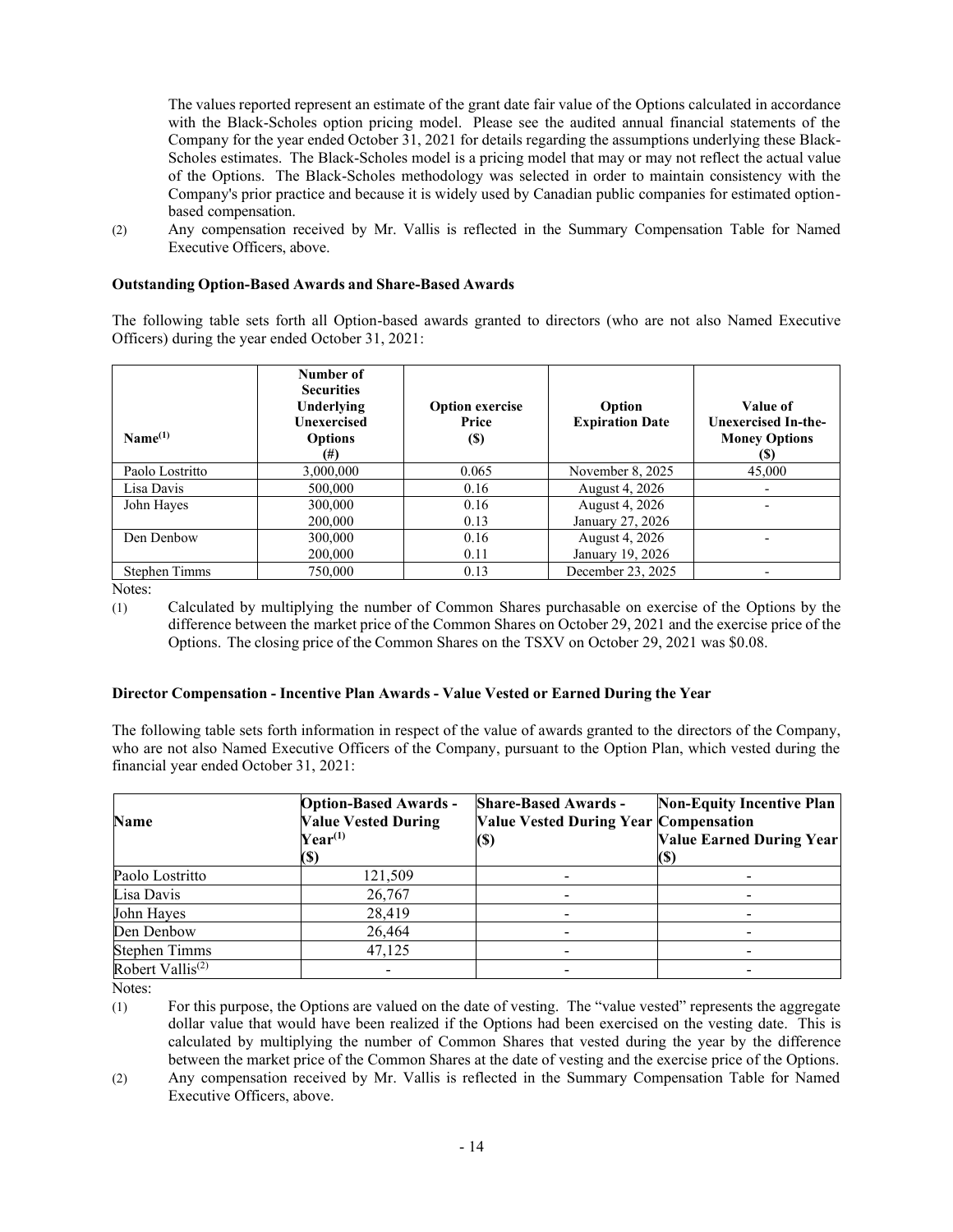#### **SECURITIES AUTHORIZED FOR ISSUANCE UNDER EQUITY COMPENSATION PLANS**

### **OPTION PLAN**

The Option Plan, dated January 25, 2012, as amended, is the Company's only securities-based compensation plan. It was last approved by Shareholders on March 1, 2021 and is required to be approved at the Meeting. The following description of the Option Plan is qualified in its entirety by the full text of the Option Plan, a copy of which will be supplied free of charge to any Shareholder upon written request made directly to the Company at its office located at 2704-401 Bay Street, Toronto, Ontario, M5H 2Y4, attention, Corporate Secretary.

The Option Plan was initially adopted by the Board on January 25, 2012, and was subsequently amended, following approval by the Shareholders, effective June 16, 2014.

The purpose of the Option Plan is to advance the interests of the Company, its Shareholders and subsidiaries by attracting, retaining and motivating the performance of selected directors, officers, employees or consultants of the Company of high caliber and potential and to encourage and enable such persons to acquire and retain a proprietary interest in the Company by ownership of its stock. The Option Plan provides that, subject to the requirements of the TSXV, the aggregate number of securities reserved for issuance, set aside and made available for issuance under the Option Plan may not exceed 10% of the issued and outstanding shares of the Company at any point in time (including all Options granted by the Company to date, if applicable). The number of Common Shares which may be reserved in any 12-month period for issuance to any one person upon exercise of all Options held by that individual may not exceed 5% of the issued and outstanding Common Shares of the Company unless the Company has obtained disinterested shareholder approval. The number of Common Shares which may be reserved in any 12-month period for issuance to any consultant may not exceed 2% of the issued and outstanding Common Shares of the Company at the time of the grant. The Option Plan provides that Options issued to eligible persons conducting investor relations activities may not exceed 2% of the issued and outstanding Common Shares of the Company in any 12 month period and will vest in stages over 12 months with no more than  $\frac{1}{4}$  of the Options vesting in any three-month period. The number of Common Shares which may be reserved in any 12-month period for issuance to Insiders may not exceed 10% of the issued and outstanding Common Shares of the Company at the time of the grant, and the aggregate number of Common Shares reserved for issuance to Insiders in any 12-month period shall not exceed 10% of the outstanding Common Shares at any point in time.

The Option Plan is administered by the Board, which will have full and final authority with respect to the granting of all Options thereunder. Options may be granted under the Option Plan to such directors, officers, employees or consultants of the Company and its affiliates, if any, as the Board may from time to time designate. Options may also be granted to employees of management companies providing management services to the Company. The exercise price of any Options granted under the Option Plan shall be determined by the Board but may not be less than the market price of the Company's shares on the TSXV on the date of the grant (less any discount permissible under TSXV rules) subject to a minimum price of \$0.05. The term of any Options granted under the Option Plan shall be determined by the Board at the time of grant but, subject to earlier termination in the event of dismissal for cause, termination other than for cause or in the event of death, the term of any Options granted under the Option Plan may not exceed ten years. If the Board proposes to decrease the exercise price of Options that have been granted to Insiders, or to extend the applicable term of such Options, then disinterested shareholder approval is required. If desired by the Board, Options granted under the Option Plan may be subject to vesting. Options granted under the Option Plan are not to be transferable or assignable other than by will or other testamentary instrument or pursuant to the laws of succession. In the event that a director or officer ceases to hold office, Options granted to such director or officer under the Option Plan will expire 90 days after such director or officer ceases to hold office or such longer period as determined by the Board, subject to a maximum of 12 months following a participant ceasing to be an eligible participant. In the event that an employee, consultant or management company employee ceases to act in that capacity in relation to the Company, Options granted to such employee, consultant or management company employee under the Option Plan will expire 90 days after such individual or entity ceases to act in that capacity in relation to the Company or such longer period as determined by the Board, subject to a maximum of 12 months following a participant ceasing to be an eligible participant.. In the event of death of an option holder, Options granted under the Option Plan expire six months from the date of the death of the option holder, subject to the Board having the authority to extend the expiry date to a maximum of twelve months from the date of death of the option holder Options may be exercised in one of two ways: (i) in cash, by a wire transfer, certified cheque or bank draft made payable to the Company for the aggregate exercise price for the number of Common Shares with respect to which the Option is being exercised; or (ii) by cashless exercise, by reducing the number of Common Shares otherwise issuable under the Options such that, in lieu of a cash payment to the Company, a Participant,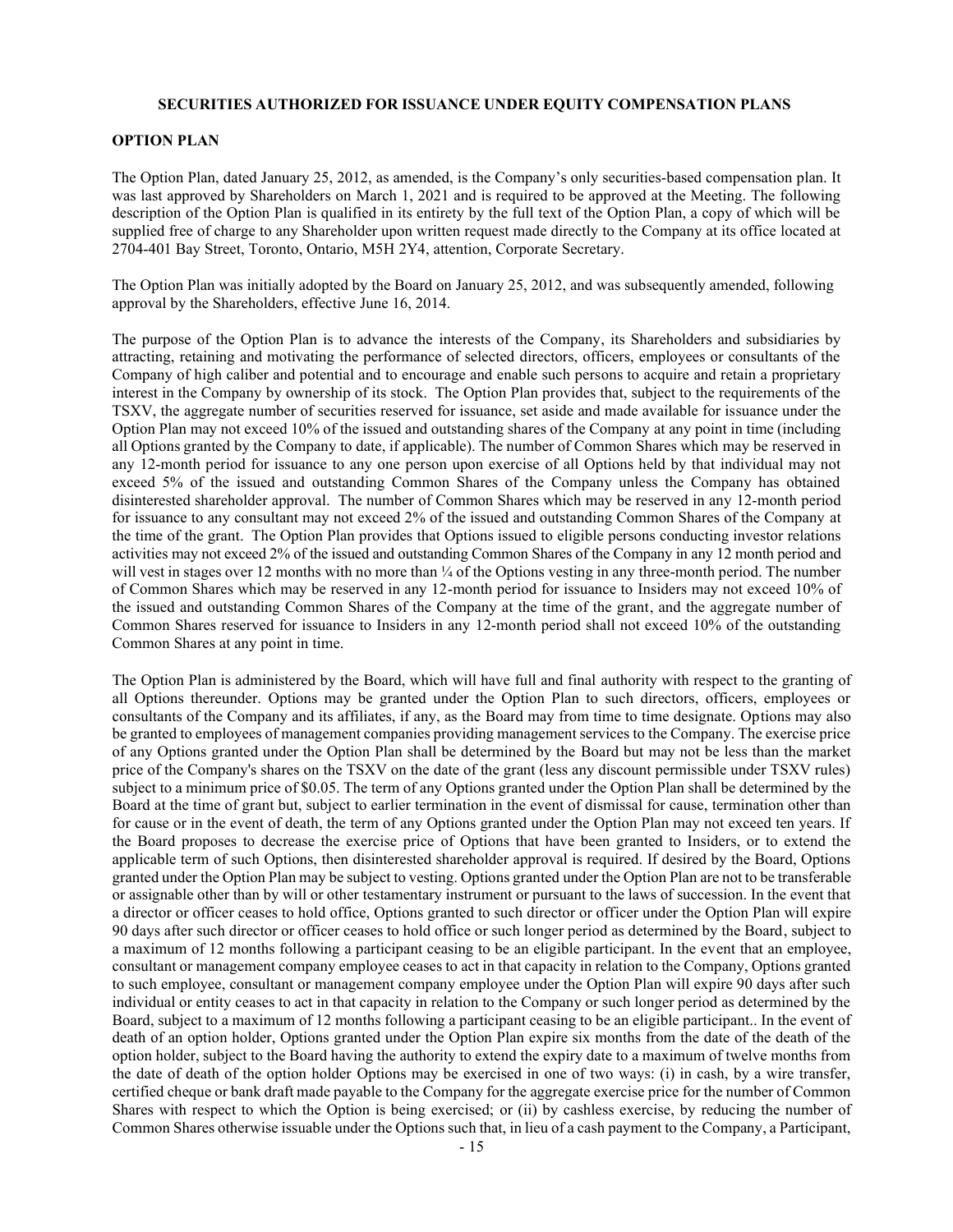excluding a person providing Investor Relations Activities, only receives the number of Common Shares that is equal to the quotient obtained by dividing: (i) the product of the number of Options being exercised by the difference between the VWAP of the underlying Common Shares and the Exercise Price of the subject Options, by (ii) the VWAP of the underlying Common Shares.

As of October 31, 2021 there were 21,125,000 Options outstanding pursuant to the Option Plan, representing approximately 8.91% of the issued and outstanding Common Shares as at October 31, 2021. See "*Particular Matters To Be Acted On ± Approval of Option Plan*´.

## **EQUITY COMPENSATION PLAN INFORMATION AS AT OCTOBER 31, 2021**

| <b>Plan Category</b>                                                     | Number of securities to be<br>issued upon exercise of<br>outstanding options, warrants<br>and rights<br>(a) | Weighted-average exercise<br>price of outstanding options,<br>warrants and rights<br>(b) | <b>Number of Securities</b><br>remaining available for future<br>issuance under equity<br>compensation plans<br>(excluding securities reflected<br>in column $(a)$ ) |
|--------------------------------------------------------------------------|-------------------------------------------------------------------------------------------------------------|------------------------------------------------------------------------------------------|----------------------------------------------------------------------------------------------------------------------------------------------------------------------|
| Equity compensation plans<br>approved by security holders <sup>(1)</sup> | 21,125,000                                                                                                  | 0.102                                                                                    | $2,581,052^{(2)}$                                                                                                                                                    |
| Equity compensation plans not<br>approved by security holders            | N/A                                                                                                         | N/A                                                                                      | N/A                                                                                                                                                                  |
| <b>Total</b>                                                             | 21,125,000                                                                                                  | 0.102                                                                                    | $2,581,052$ <sup>(2)</sup>                                                                                                                                           |

Notes:

(1) The Company's only equity compensation plan is the Option Plan. The Option Plan provides for a rolling maximum limit of 10% of the outstanding Common Shares on the date of any grant of Options thereunder.

(2) Based on a total of 237,060,527 Common Shares issued and outstanding as at October 31, 2021.

## **CORPORATE GOVERNANCE DISCLOSURE**

Under National Instrument 58-101 *Disclosure of Corporate Governance Practices* ("NI 58-101"), the Company is required to include in its information circular the disclosure required under Form 58-101F2 with respect to its corporate governance practices. In establishing its corporate governance practices, the Board has been guided by Canadian securities legislation and the TSXV guidelines for effective corporate governance, including National Policy 58-201 *Corporate Governance Guidelines* and other regulatory requirements such as National Instrument 52-110 *Audit Committees* ("NI 52-110").

## **Board**

The Board is currently comprised of six (6) individuals, five (5) of whom are independent within the meaning of that term set out in NI 58-101. Robert Vallis, President, CEO and director is not considered independent within the meaning of that term set out in NI 58-101.

## **Orientation and Continuing Education**

The Company does not currently have an orientation or continuing education program for new directors.

## **Directorships**

None of the directors currently serve on the board of directors of any other reporting issuers (or equivalent), other than John Hayes who is a Director and Chairman of Maritime Resources Corp.

## **Ethical Business Conduct**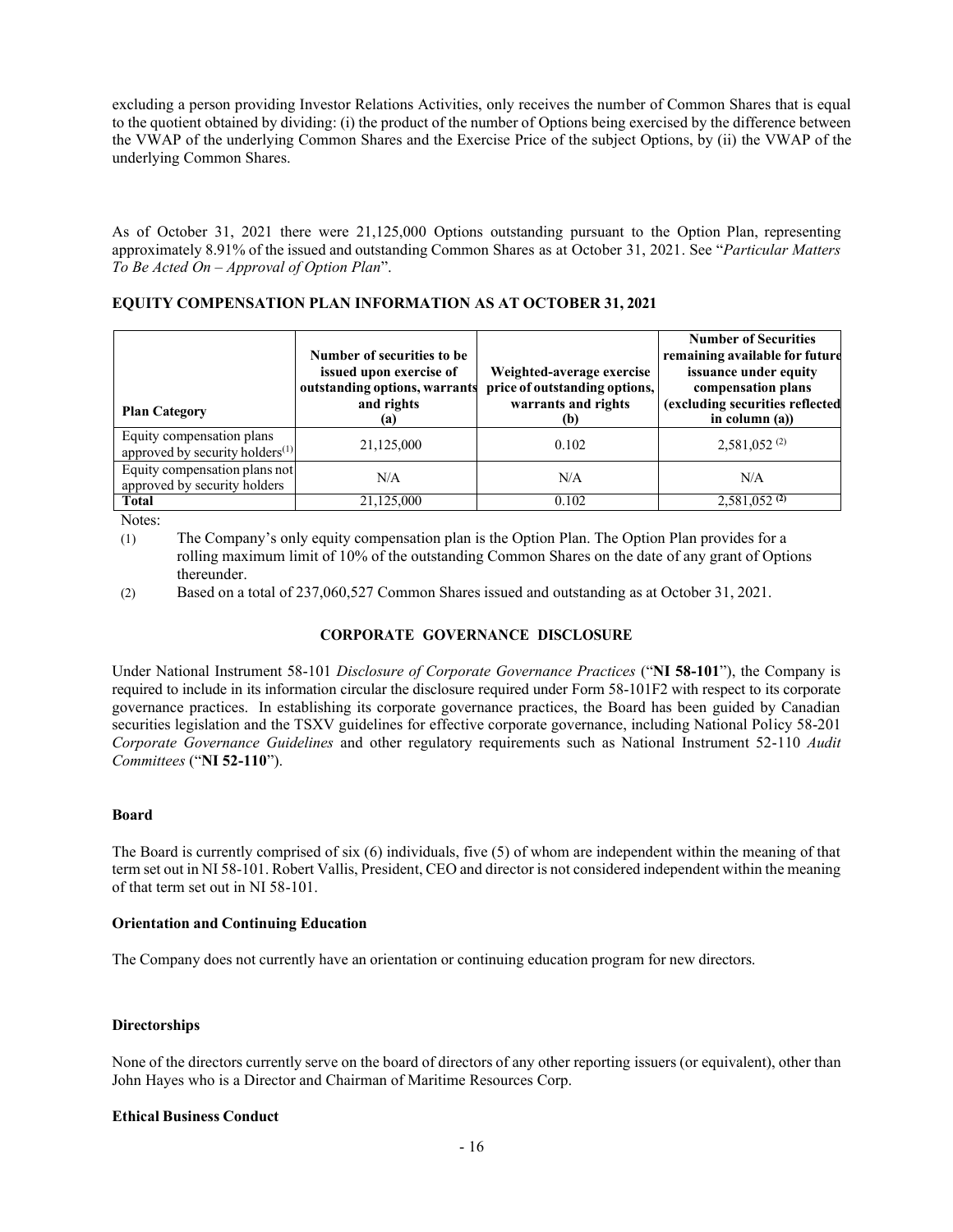The Board has found that the fiduciary duties placed on individual directors by the Company's governing corporate legislation and the common law and the restrictions placed by applicable corporate legislation on an individual director's participation in decisions of the Board in which the director has an interest have been sufficient to ensure that the Board operates independently of management and in the best interests of the Company.

Under corporate legislation, a director is required to act honestly and in good faith with a view to the best interests of the Company and exercise the care, diligence and skill that a reasonably prudent person would exercise in comparable circumstances, and disclose to the board the nature and extent of any interest of the director in any material contract or material transaction, whether made or proposed, if the director is a party to the contract or transaction, is a director or officer (or an individual acting in a similar capacity) of a party to the contract or transaction or has a material interest in a party to the contract or transaction.

### **Nomination of Directors**

The Board as a whole is responsible for identifying and evaluating qualified candidates for nomination to the Board. In identifying candidates, the Board considers the competencies and skills that the Board considers to be necessary for the Board as a whole to possess, the competencies and skills that the Board considers each existing director to possess, the competencies and skills each new nominee will bring to the Board and the ability of each new nominee to devote sufficient time and resources to his or her duties as a director. The Board also considers candidate independence and financial acumen in making recommendations for nomination.

### **Compensation**

At this time, the Board as a whole reviews the compensation of the Named Executive Officers and the directors. See *<sup>4</sup>Information Concerning the Company - Statement of Executive Compensation*<sup>"</sup> above.

### **Assessments**

The Board does not consider that formal assessments would be useful at this stage of the Company's development. The Board conducts informal annual assessments of the Board's effectiveness, the individual directors and each of its committee members. To assist in its review, the Board conducts informal surveys of its directors and committee members.

### **Board Committees**

There are no committees of the Board other than the Audit Committee. The Audit Committee is comprised of Lisa Davis, Dan Denbow and Stephen Timms. For further information relating to the Audit Committee, see "*Information Concerning the Company - Audit Committee Disclosure*" below.

### **AUDIT COMMITTEE DISCLOSURE**

# **AUDIT COMMITTEE TERMS OF REFERENCE**

The overall purpose of the Audit Committee is to ensure that the Company's management has designed and implemented an effective system of internal financial controls, to review and report on the integrity of the consolidated financial statements and related financial disclosure of the Company, and to review the Company's compliance with regulatory and statutory requirements as they relate to financial statements, taxation matters and disclosure of financial information. It is the intention of the Board that through the involvement of the Audit Committee, the external audit will be conducted independently of the Company's management to ensure that the independent auditors serve the interests of Shareholders rather than the interests of management of the Company. The Audit Committee will act as a liaison to provide better communication between the Board and the external auditors. The Audit Committee will monitor the independence and performance of the Company's independent auditors. The charter of the Audit Committee is attached to this Information Circular as **Schedule** "A".

## **COMPOSITION OF AUDIT COMMITTEE**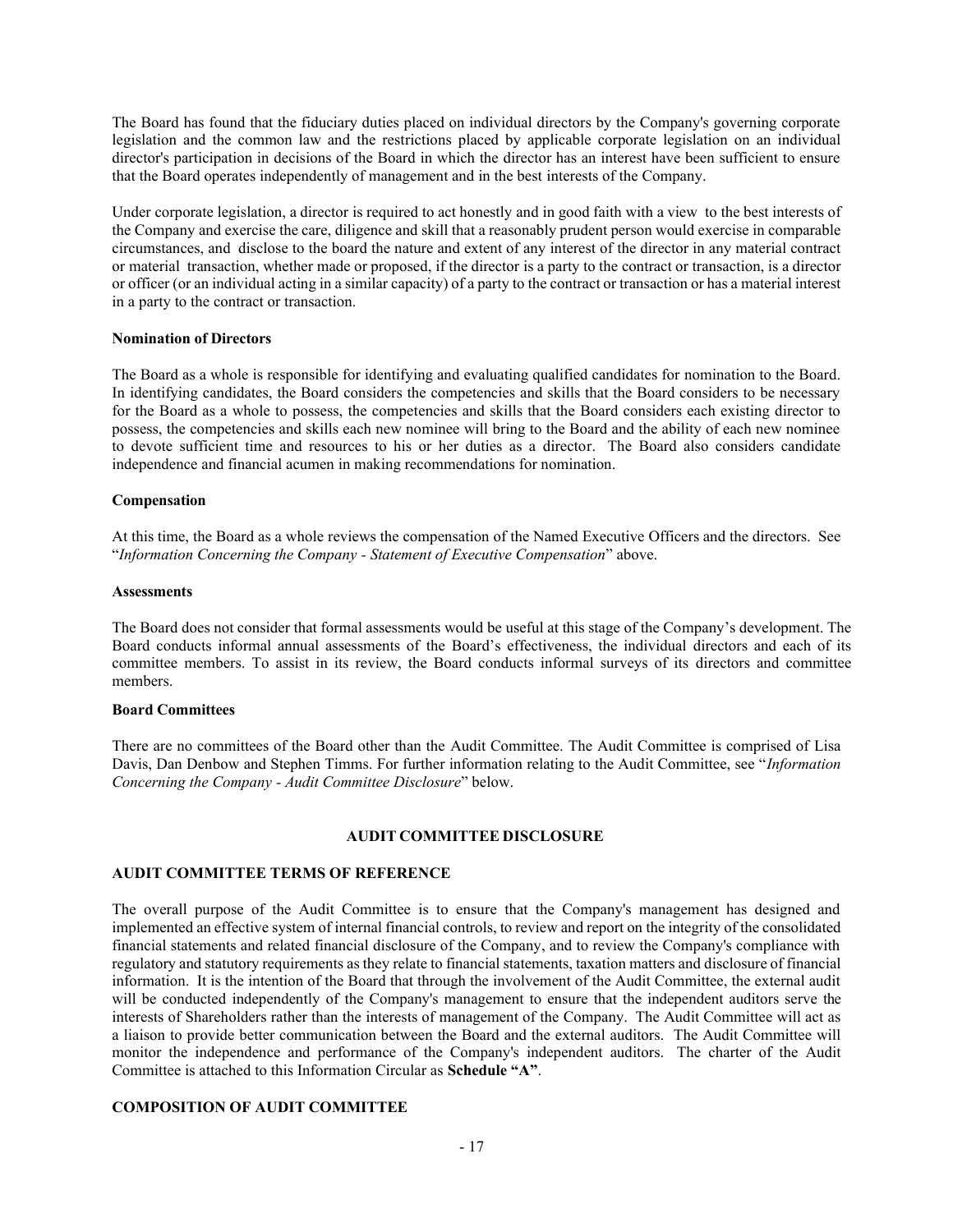The Audit Committee is comprised of Lisa Davis, Dan Denbow and Stephen Timms. Each member of the Audit Committee is considered to be "financially literate" as such term is defined in NI 52-110, which includes the ability to read and understand a set of financial statements that present a breadth and level of complexity of accounting issues that are generally comparable to the breadth and complexity of the Company's financial statements. Each are considered "independent" as such term is defined in NI 52-110.

The following sets out the education and experience of each director relevant to the performance of his duties as a member of the Audit Committee.

**Lisa Davis** is the Chief Executive Officer of Peartree Securities Inc., a boutique financing and advisory firm focused on the junior Canadian resource sector. Drawing on the in-depth knowledge of securities regulation gained in part while on secondment to the Ontario Securities Commission Ms. Davis is also responsible for the legal and compliance aspects of the firm's business as well as for PearTree Financial Services Ltd., the originator and leading provider of flow through donation financing services in Canada. Prior to joining Peartree, Lisa was General Counsel for a specialized investment fund business with more than \$3B in assets under administration. A graduate of Osgoode Hall Law School, Ms. Davis was a partner at Fraser Milner Casgrain LLP (currently Dentons) where she specialized in corporate and securities law. Ms. Davis has earned the ICD.D designation from the Institute of Corporate Directors and has served as a Director of the Prospectors & Developers Association of Canada (PDAC) as well as a member of the PDAC's Executive Committee and co-chair of the Finance & Taxation Committee of the PDAC.

**Dan Denbow** Mr. Denbow has spent over 28 years in the capital markets with his most recent experience associated with USAA Investment Management Company. As a portfolio manager for USAA Mr. Denbow was responsible for managing over US\$4 billion in three strategies; a domestic dividend and global dividend strategy and the USAA Precious Metals and Minerals Fund. Dan and his team have received eight Lipper Fund awards, six Lipper Fund Achievement certificates, a TopGun Investment Mind award in 2018 from Brendan Wood International, and the USAA Precious Metals Fund was named the "Fund of the Decade" for the ten-year period ending 2009. Dan is also an independent director for the Denver Gold Group, a non-profit organization, and Gemdale Gold a private exploration company with properties located in Finland. Dan holds an MBA from Texas Christian University, Neeley School of Business and is a CFA charter holder

**Stephen Timms** Mr. Timms is currently an IBM Canada executive who brings 25+ years of his broad-based functional expertise in operations, business transformation, change management, corporate strategy and finance to the Signature's Board of Directors. Mr. Timms drives made-in-Canada innovation to IBM which helps accelerate social and economic growth in Canada through a proven model working cooperatively and collaboratively with industry, governments and academia. These initiatives leverage transformational and emerging technology including highperformance computing, advanced data analytics, AI and machine learning, digital trust technologies such as Blockchain, and now Quantum Computing. Mr. Timms is a results-oriented problem solver who has a proven ability to successfully analyze an organization's critical business requirements, lead change, implement best practices, and execute disciplined performance management systems to drive successful business outcomes. In his career with IBM Mr. Timms has participated in numerous executive, management and leadership development courses.

## **AUDIT COMMITTEE OVERSIGHT**

The Audit Committee reviews the interim and annual financial statements and related financial reporting of the Company. The members of the Audit Committee have direct access to the external auditors of the Company. The Audit Committee and the full Board reviews the unaudited quarterly financial statements and related management's discussion and analysis of financial results. At no time since the commencement of the Company's most recently completed financial year was a recommendation of the Audit Committee to nominate or compensate an external auditor not adopted by the Board.

## **FEES CHARGED BY EXTERNAL AUDITORS**

Fees billed from the Company's external auditor, McGovern Hurley LLP (for the years ended October 31, 2020 and 2021 are detailed below.

|          | <b>Year Ended October 31,</b> | Year Ended October 31, |
|----------|-------------------------------|------------------------|
|          | 2020                          | 2011                   |
| Category | (S)                           | (S)                    |
|          | $\sim$                        |                        |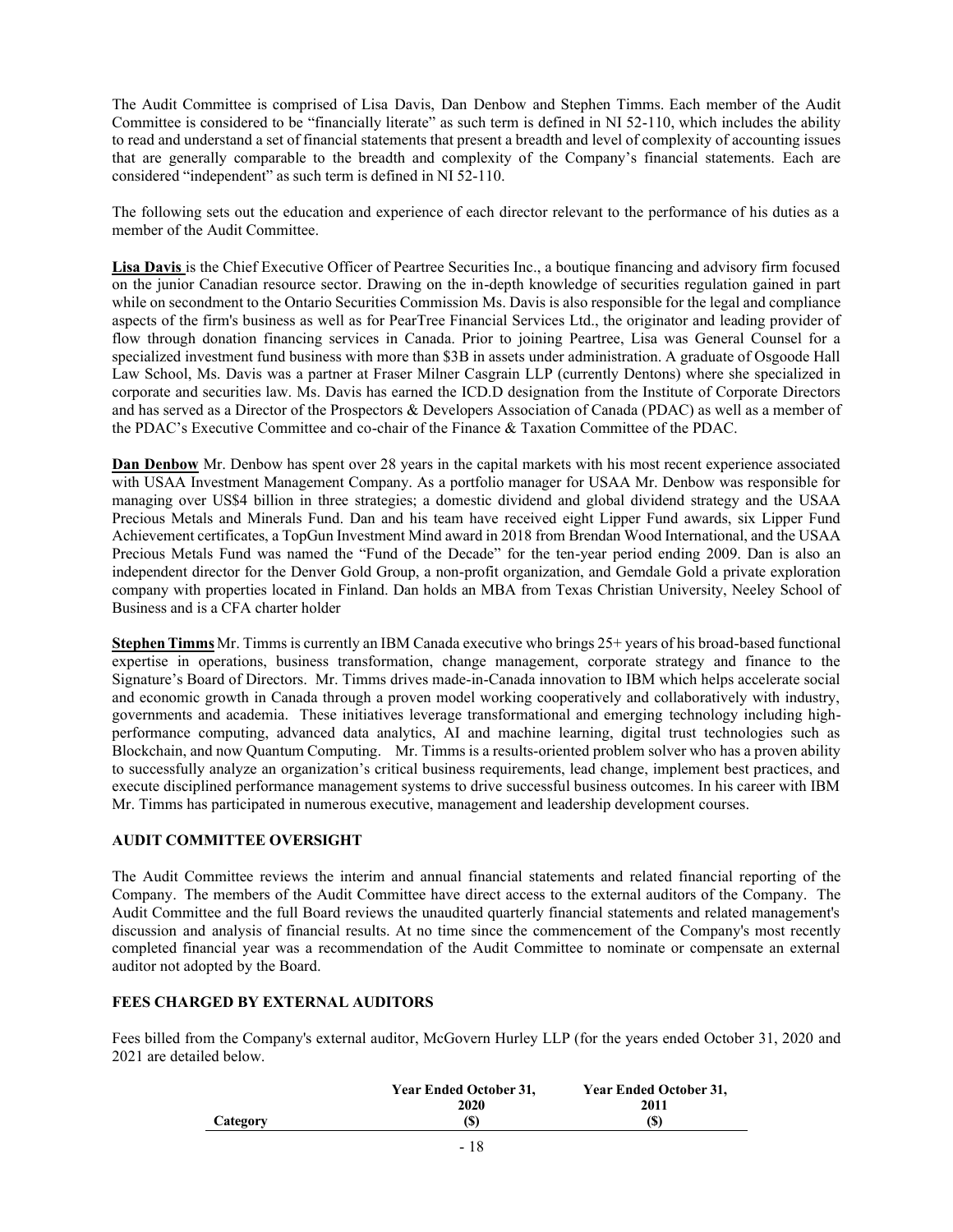| Audit Fees $(1)$                               | 24.640                   | 24.360 |
|------------------------------------------------|--------------------------|--------|
| Audit-Related Fees <sup><math>(2)</math></sup> | $\overline{\phantom{a}}$ | -      |
| Tax Fees <sup>(3)</sup>                        | 2.400                    | 2.400  |
| All Other Fees <sup><math>(4)</math></sup>     | $\overline{\phantom{0}}$ | -      |
| Totals                                         | 26,860                   | 26,760 |

Notes:

- (1) "Audit Fees" include fees necessary to perform the annual audit and quarterly reviews of the Company's financial statements. Audit Fees include fees for review of tax provisions and for accounting consultations on matters reflected in the financial statements. Audit Fees also include audit or other attest services required by legislation or regulation, such as comfort letters, consents, reviews of securities filings and statutory audits.
- <sup>(2)</sup> <sup>4</sup>Audit-Related Fees" include services that are traditionally performed by the auditor. These audit-related services include employee benefit audits, due diligence assistance, accounting consultations on proposed transactions, internal control reviews and audit or attest services not required by legislation or regulation.
- (3) "Tax Fees" include fees for all tax services other than those included in "Audit Fees" and "Audit-Related Fees". This category includes fees for tax compliance, tax planning and tax advice. Tax planning and tax advice includes assistance with tax audits and appeals, tax advice related to mergers and acquisitions, and requests for rulings or technical advice from tax authorities.
- (4) <sup>4</sup>All Other Fees<sup>"</sup> include all other non-audit services.

All permissible categories of non-audit services require pre-approval by the Audit Committee, subject to certain statutory exemptions.

## **EXEMPTION**

In respect of the most recently completed financial year, the Company is relying on the exemption set out in section 7.1 of NI 52-110 with respect to compliance with the requirements of Part 3 (Composition of the Audit Committee) and Part 5 (Reporting Obligations) of NI 52-110.

### **INDEBTEDNESS OF DIRECTORS AND EXECUTIVE OFFICERS**

None of the directors or officers of the Company, nominees for election as a director of the Company, or associates of such persons have been indebted to the Company or any of its subsidiaries at any time since the beginning of the most recently completed fiscal year. No such person has been indebted to any other entity where such indebtedness is the subject of a guarantee, support agreement, letter of credit or similar arrangement or understanding provided by the Company or any of its subsidiaries in respect of the purchase of securities or otherwise.

## **INTEREST OF INFORMED PERSONS IN MATERIAL TRANSACTIONS**

No director or executive officer of SGU, proposed nominee for election as a director of the Company, Shareholder who beneficially owns more than 10% of the Common Shares, or any associates or affiliates of the foregoing persons, has any material interest, direct or indirect, by way of beneficial ownership of securities or otherwise, in any material transaction since the commencement of the Company's last financial year. None of the foregoing persons has any interest in any proposed transaction which has materially affected or would materially affect the Company.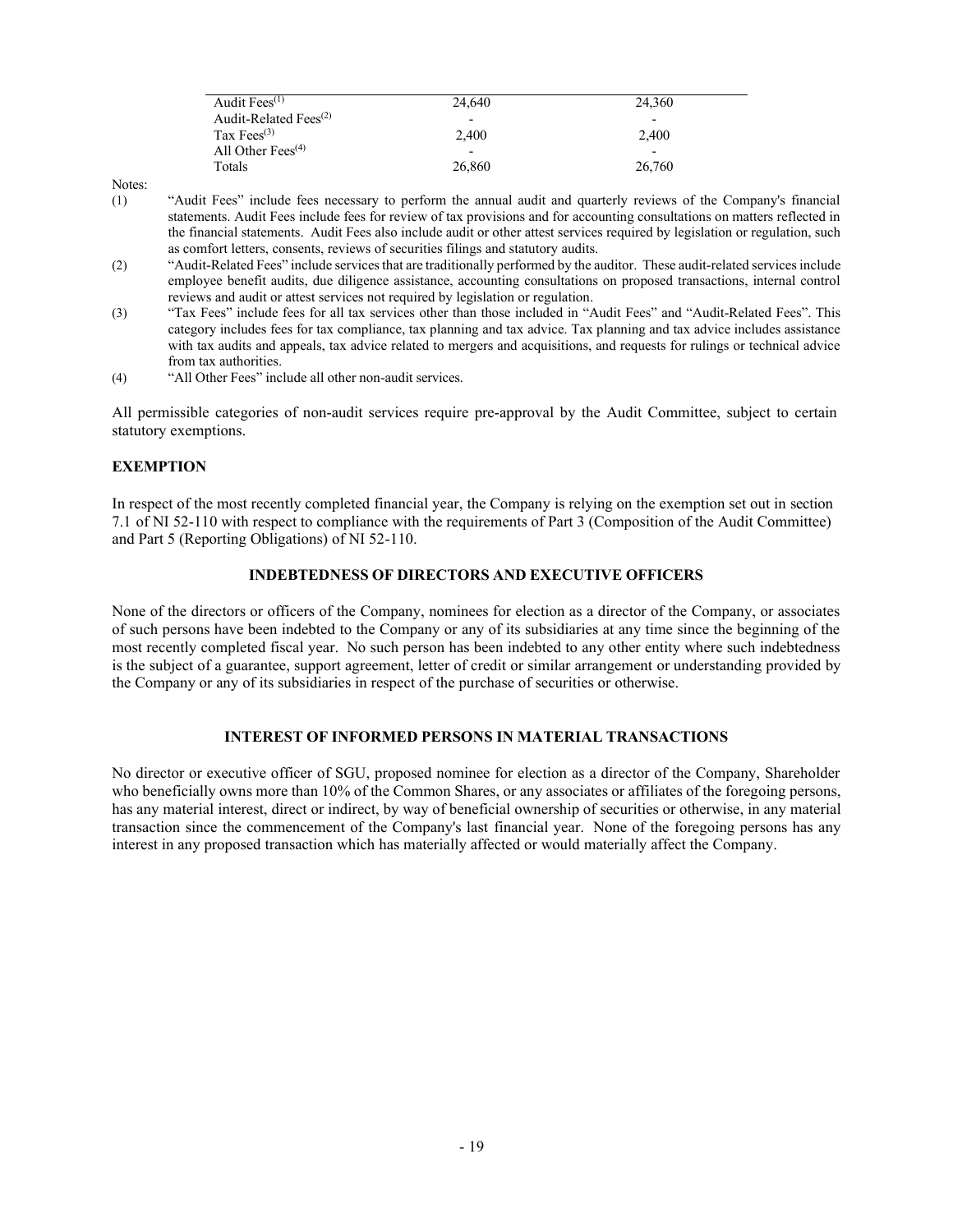## **INTEREST OF CERTAIN PERSONS IN MATTERS TO BE ACTED ON**

No person who has been a director or an officer of the Company at any time since the beginning of its last completed financial year, no proposed nominee for election as a director of the Company nor any associate of any such director, director nominee or officer has any material interest, direct or indirect, by way of beneficial ownership of securities or otherwise, in any matter to be acted upon at the Meeting, except as disclosed in this Information Circular.

### **PARTICULAR MATTERS TO BE ACTED ON**

### **1. FINANCIAL STATEMENTS AND AUDITOR'S REPORT**

The audited financial statements of the Company for the financial years ended October 31, 2020 and October 31, 2021 (the "Financial Statements"), together with the auditor's reports thereon (the "Auditor's Reports"), will be presented to Shareholders at the Meeting.

### **2. FIX THE NUMBER OF DIRECTORS**

The term of office for each director is from the date of the Meeting at which he or she is elected until the next following annual meeting or until his or her successor is elected or appointed. At the Meeting, it is proposed that the number of directors of the Company be fixed at seven (7). At the Meeting, Shareholders will be asked to vote on the following resolution, with or without variation:

### **EXECUTE: 4BE IT RESOLVED that the number of directors of the Company be fixed at SEVEN (7).**

### **3. ELECTION OF DIRECTORS**

The Company's articles provide for a flexible number of directors, subject to a minimum of three and a maximum of 12. At the last Shareholder's meeting held on March 1, 2021, each of Walter Hanych, Jonathan Held, Stephen Timms, Paolo Lostritto and Robert Vallis were elected as directors of the Company.

On August 4, 2021, Mr. Hanych and Mr. Held resigned as a director of the Company.

On August 4, 2021 Lisa Davis, John Hayes and Dan Denbow were appointed as directors of the Company.

At the Meeting, the Shareholders will be asked to consider, and, if thought fit, approve with or without variation a resolution electing seven (7) directors to the Board, to serve until the next annual meeting of Shareholders or until their successors are elected or appointed. In order to be effective, this resolution requires the approval of not less than 50% of the votes cast by Shareholders represented at the Meeting in person or by proxy.

Shareholders have the option to: (i) vote for all of the directors of the Company listed in the table below; (ii) vote for some of the directors and withhold for others; or (iii) withhold for all of the directors.

It is the intention of the persons named in the enclosed Form of Proxy, if not expressly directed to the contrary **in such Form of Proxy, to vote such proxies FOR the election of each of the nominees specified below as directors of the Company.** If, prior to the Meeting, any vacancies occur in respect to any proposed nominees herein submitted, the persons named in the enclosed Form of Proxy intend to vote FOR the election of any substitute nominee or nominees recommended by management of the Company and FOR the remaining proposed nominees. Management of SGU has been informed that each of the proposed nominees listed below is willing to serve as a director if elected.

The following table states the names of all persons proposed to be nominated for election as directors, the position or office now held by them, their principal occupation or employment, the date on which they became directors of SGU and the number of Common Shares of SGU beneficially owned directly or indirectly or over which they exercise control or direction.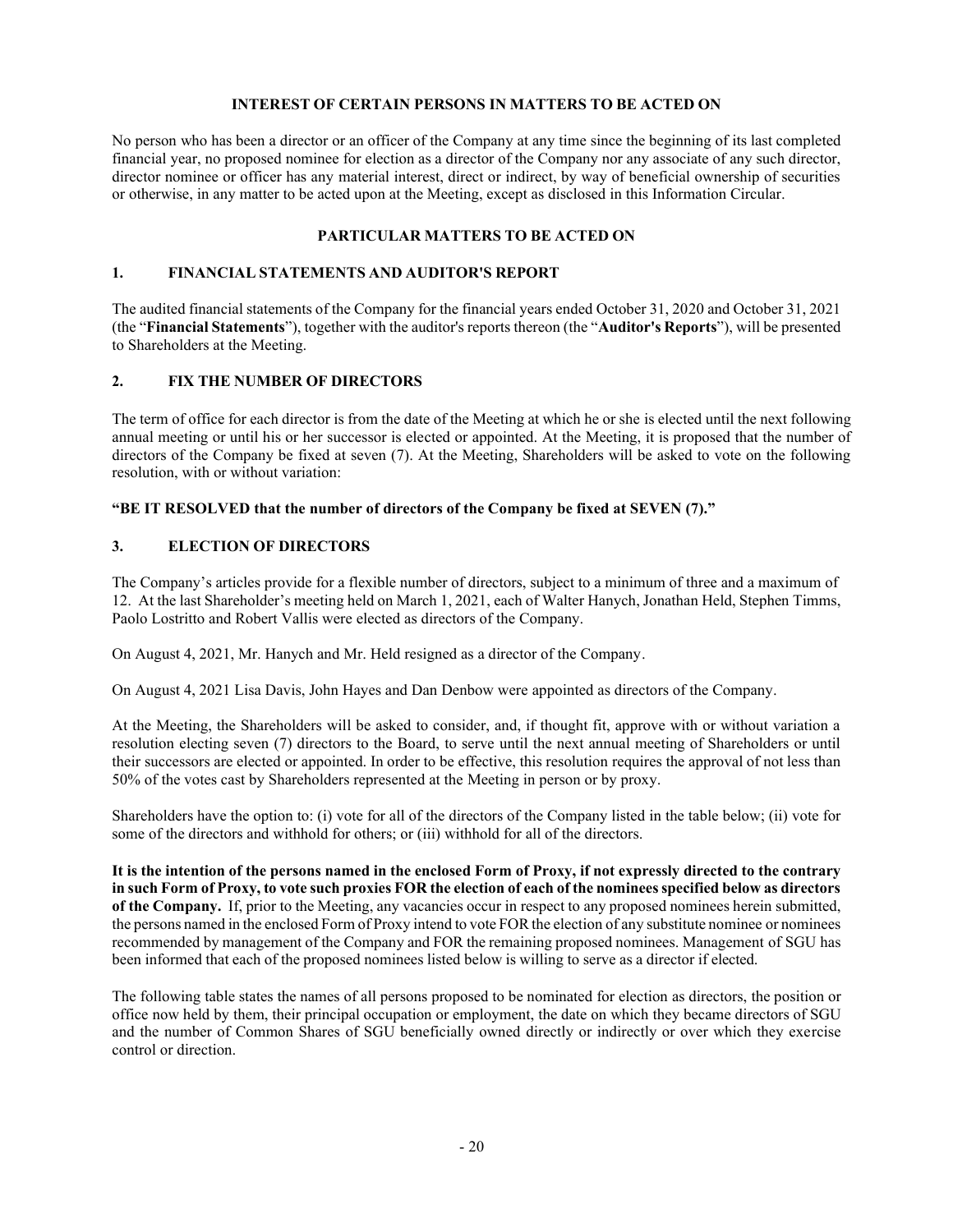| <b>Name, Province</b><br>and Country of<br><b>Residence</b> | <b>Office Held</b>              | Principal Occupation <sup>(1)</sup>                        | <b>Director</b><br><b>Since</b> | Number of<br><b>Common Shares</b><br>owned or<br>controlled <sup>(1)</sup> |
|-------------------------------------------------------------|---------------------------------|------------------------------------------------------------|---------------------------------|----------------------------------------------------------------------------|
| Paolo Lostritto<br>Ontario, Canada                          | Chairman                        | Consultant and registered P. Eng in Ontario                | Nov 2020                        | 4,431,547                                                                  |
| Robert Vallis<br>Ontario, Canada                            | $CEO$ , President &<br>Director | CEO & President of the Company                             | Nov. 2020                       | 2,213,000                                                                  |
| Stephen Timms $(2)(3)$<br>Ontario, Canada                   | Director                        | Business and Operations Executive at IBM<br>Canada Limited | <b>July 2015</b>                | 2,250,000                                                                  |
| Lisa Davis <sup>(2)</sup><br>Ontario Canada                 | Director                        | Chief Executive Officer of Peartree Securities<br>Inc.     | <b>August, 2021</b>             | 1,428,572                                                                  |
| Dan Denbow $(2)$                                            | Director                        | Advisor and Independent Director                           | <b>August, 2021</b>             | 4,200,000                                                                  |
| John Hayes                                                  | Director                        | Director and Chairman of Maritime Resources<br>Corp.       | <b>August, 2021</b>             | 1,450,000                                                                  |
| Priva Patil                                                 | Director Nominee                | Independent Corporate Director                             |                                 | 250,000                                                                    |

Notes:

- (1) Information about principal occupation, business or employment and number of Common Shares beneficially owned, directly or indirectly, or over which control or direction is exercised, not being within the knowledge of the Company, has been furnished by respective persons set forth above.
- (2) Member of the Audit Committee.
- (3) Chairman of the Audit Committee.

Biographical information about the proposed nominees is found below.

### *Paolo Lostritto, Chairman*

Mr. Lostritto has an extensive background in mining capital markets and working with companies across the globe since 1997. He has helped assess different companies/projects and helped finance them as they advanced through exploration, development, and production. Some of the companies where Mr. Lostritto was involved early include: Kirkland Lake Gold, Novagold and Lake Shore Gold in 2004, Romarco Minerals in 2006, Victoria Gold and Volta Resources in 2009. Mr. Lostritto is a co-founder and board member of Interstellar Mining Inc which is focused on leveraging a leading Canadian space mining robotics group (Deltion Innovations Ltd.) along with Watts, Griffis, and McOuat Ltd.'s space mining group to develop and produce energy commercially for the rapidly growing space industry. Over his career, Mr. Lostritto was a Director of the Mining Equity Research at National Bank Financial and worked in equity research at Wellington West, Scotia Capital and TD Securities. He served as an Independent Director at Savary Gold Corp. which was sold to SEMAFO in 2019. Mr. Lostritto holds a Bachelor of Applied Science in Geological and Mineral Engineering in Rock Mechanics from the University of Toronto and he is a registered Professional Engineer in the Province of Ontario.

### *Robert Vallis, President, CEO & Director*

Mr. Vallis is a mining executive with a wide breadth of business and technical experience across multiple areas including corporate development, strategy and planning, business/transaction development and execution, project and team management, financial evaluations, enterprise continuous improvement and mine Engineering/operations. Mr. Vallis most recently was the SVP Corporate Development with Golden Star Resources. Before this, Mr. Vallis was with Yamana Gold as a Business Development executive for nearly nine years working on transactions such as the C\$3.9 Billion joint acquisition of Osisko for 50% of Canada's largest operating gold mine, and the US\$395 Million acquisition of Extorre Gold Mines Ltd. for Cerro Morro (now Yamana's highest grade operating mine). Prior to Yamana, Mr. Vallis was with Barrick Gold for 15 years in multiple global jurisdictions and roles spanning from global Evaluations & Corporate Development, Capital Projects, Mine Engineering & operations, and global Continuous Improvement. Most notably, Mr. Vallis worked on the successful US\$10.4 Billion acquisition of Placer Dome, a transformative deal for Barrick and one of Canada's largest mining M&A transactions. Mr. Vallis holds a Bachelor of Engineering degree with Dalhousie University in Mine Engineering, a Master of Business Administration degree with the University of Toronto's Rotman School of Management and is a registered Professional Engineer in the Province of Ontario.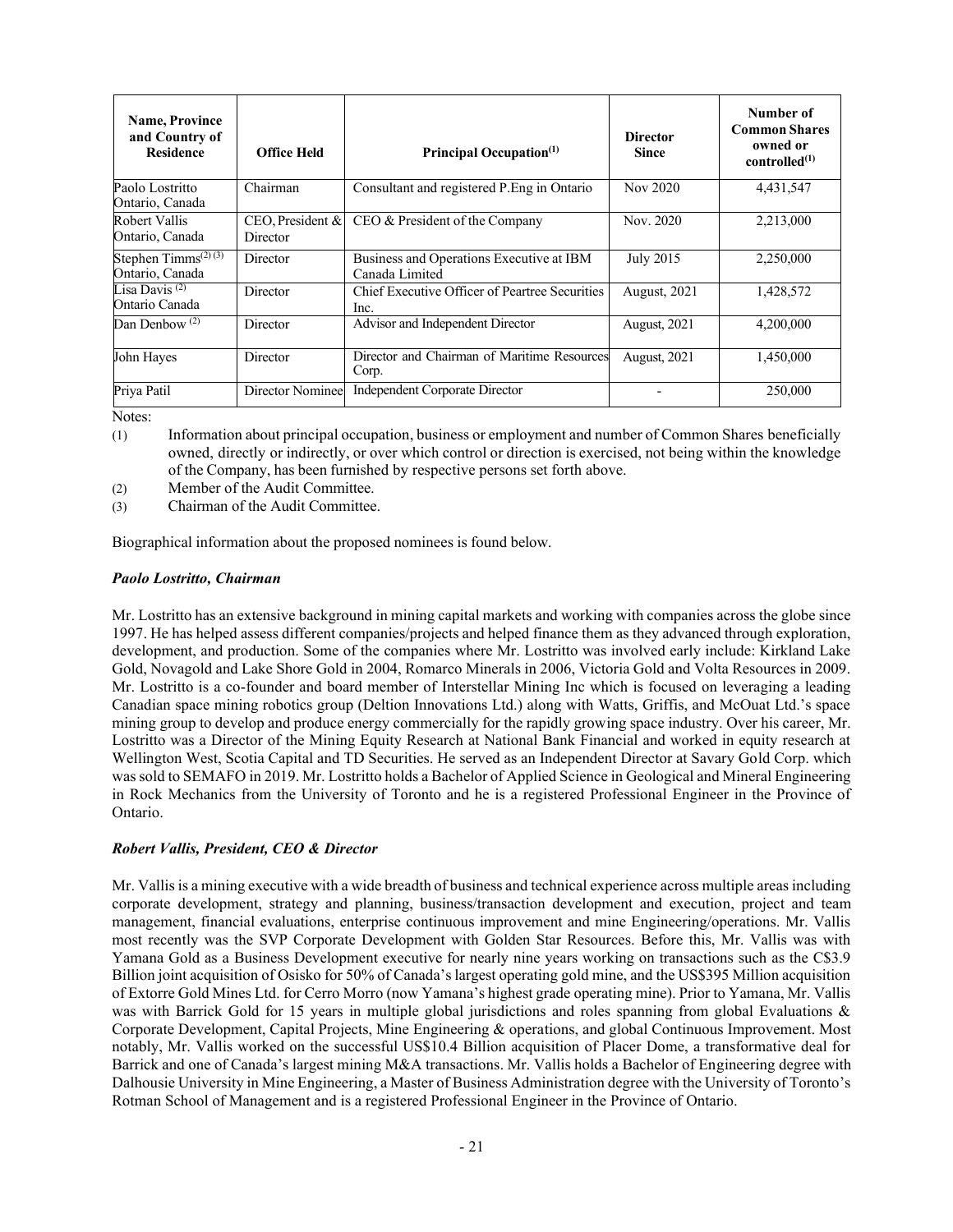#### *Stephen Timms, Director*

Mr. Timms is currently an IBM Canada executive who brings 25+ years of his broad-based functional expertise in operations, business transformation, change management, corporate strategy and finance to the Signature's Board of Directors. Mr. Timms drives made-in-Canada innovation to IBM which helps accelerate social and economic growth in Canada through a proven model working cooperatively and collaboratively with industry, governments and academia. These initiatives leverage transformational and emerging technology including high-performance computing, advanced data analytics, AI and machine learning, digital trust technologies such as Blockchain, and now Quantum Computing. Mr. Timms is a results-oriented problem solver who has a proven ability to successfully analyze an organization's critical business requirements, lead change, implement best practices, and execute disciplined performance management systems to drive successful business outcomes. In his career with IBM Mr. Timms has participated in numerous executive, management and leadership development courses.

### *Lisa Davis, Director*

Ms. Davis is the Chief Executive Officer of Peartree Securities Inc., a boutique financing and advisory firm focused on the junior Canadian resource sector. Drawing on the in-depth knowledge of securities regulation gained in part while on secondment to the Ontario Securities Commission Lisa is also responsible for the legal and compliance aspects of the firm's business as well as for PearTree Financial Services Ltd., the originator and leading provider of flow through donation financing services in Canada. Prior to joining Peartree, Lisa was General Counsel for a specialized investment fund business with more than \$3B in assets under administration. A graduate of Osgoode Hall Law School, Lisa was a partner at Fraser Milner Casgrain LLP (currently Dentons) where she specialized in corporate and securities law. Lisa has earned the ICD.D designation from the Institute of Corporate Directors and has served as a Director of the Prospectors & Developers Association of Canada (PDAC) as well as a member of the PDAC's Executive Committee and co-chair of the Finance & Taxation Committee of the PDAC

#### *Dan Denbow, Director*

Mr. Denbow has spent over 28 years in the capital markets with his most recent experience associated with USAA Investment Management Company. As a portfolio manager for USAA Mr. Denbow was responsible for managing over US\$4 billion in three strategies; a domestic dividend and global dividend strategy and the USAA Precious Metals and Minerals Fund. Dan and his team have received eight Lipper Fund awards, six Lipper Fund Achievement certificates, a TopGun Investment Mind award in 2018 from Brendan Wood International, and the USAA Precious Metals Fund was named the "Fund of the Decade" for the ten-year period ending 2009. Dan is also an independent director for the Denver Gold Group, a non-profit organization, and Gemdale Gold a private exploration company with properties located in Finland. Dan holds an MBA from Texas Christian University, Neeley School of Business and is a CFA charter holder

### *John Hayes, Director*

Mr. Hayes is a professional geologist with over 20 years of exploration, and many years of capital markets experience. John worked for ten years in mining equity research at BMO Capital Markets and at the time of his retirement in 2014 was a managing director covering global precious and base metal companies as they advanced projects from exploration to production. Most recently, Mr. Hayes served in senior roles at Pretium Resources and Osisko Mining. He is currently a Director and Chairman of Maritime Resources Corp. Mr. Hayes graduated from Memorial University of Newfoundland with an Honours Bachelor of Science in Geology (1989) and a Master of Science in Geology (1997). He also holds an MBA from Dalhousie University (2003) and is a member (P. Geo.) of the Professional Engineers and Geoscientists Newfoundland and Labrador.

### *Priya Patil, Nominee Director*

Ms. Patil has more than 20 years' experience in building and leading businesses in mining and financial services in Canada, the U.S. and India and has held strategy, corporate development and governance roles. Ms. Patil served as General Counsel of a multi-mine zinc/copper producer operating in multiple countries; Global Head of Diversified Industries at Toronto Stock Exchange; Managing Director and Head of Investment of Banking at two national investment banks and as an attorney in Canada and Palo Alto, California. Ms. Patil serves and has served as a director and Audit/Compensation Committee Chair of public natural resources companies listed on the TSX and the AIM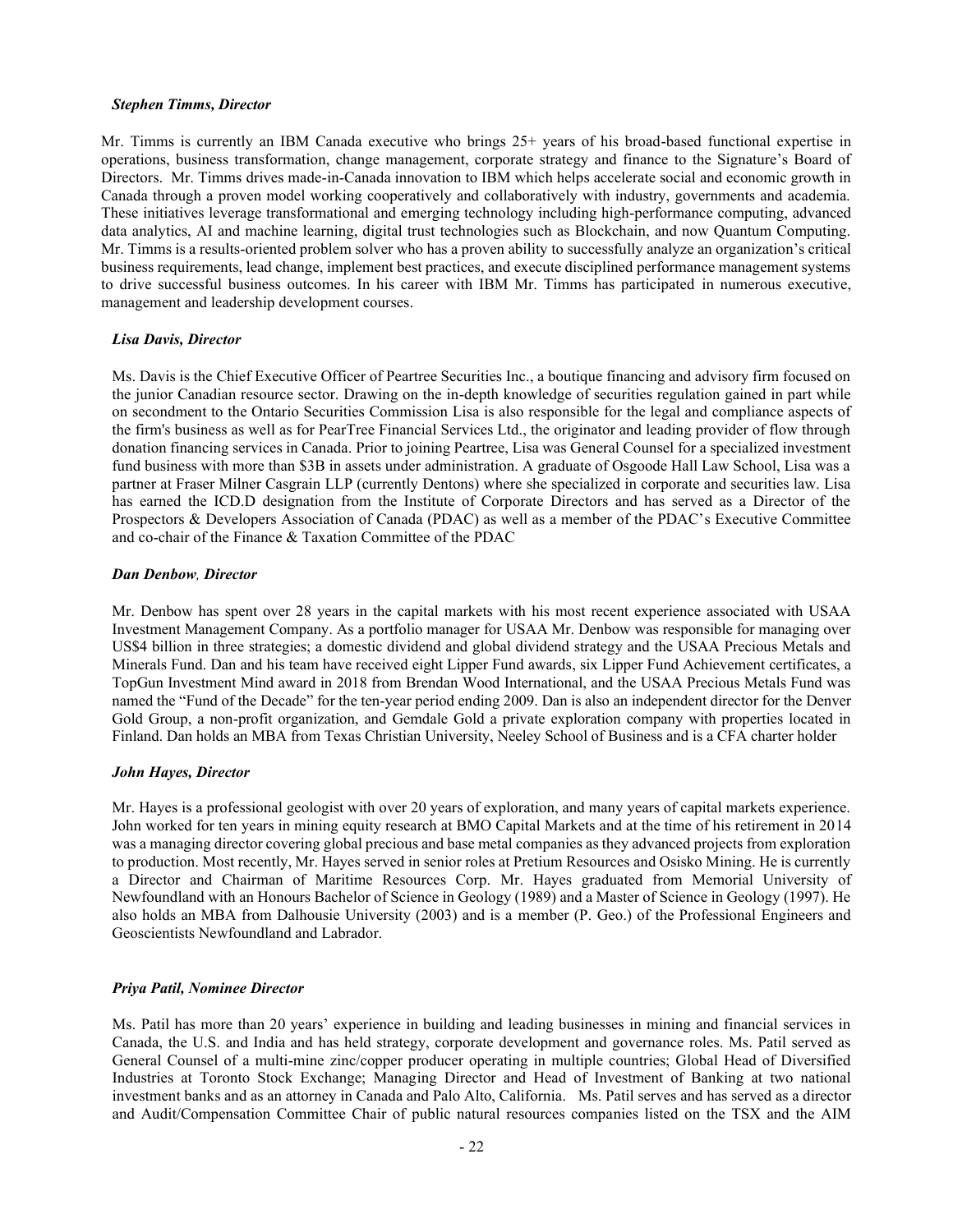Exchange of the LSE. Ms. Patil was chosen as a Canada Board Diversity Council  $-2017$  Diversity 50 Honoree and is a member of the California and Ontario bars; holds her J.D. and B.Sc. (Statistics and Computer Sciences) and earned her ICD.D charter from Rotman School of Management

## **Penalties or Sanctions**

No proposed director of SGU has been subject to: (i) any penalties or sanctionsimposed by a court relating to securities legislation or by a securities regulatory authority, nor has any proposed director ever entered into a settlement agreement with a securities regulatory authority, or (ii) any other penalties or sanctions imposed by a court or regulatory body that would likely be considered important to a reasonable shareholder in deciding whether to vote for a proposed director.

# **Corporate Cease Trade Orders**

No proposed director of SGU has, within the ten years prior to the date of this Information Circular, been a director, chief executive officer or chief financial officer of any company that, while such person was acting in that capacity (or after such person ceased to act in that capacity but resulting from an event that occurred while that person was acting in such capacity) was the subject of a cease trade order, an order similar to a cease trade order, or an order that denied the company access to any exemption under securities legislation for a period of more than 30 consecutive days.

## **Bankruptcies**

No proposed director of SGU is at the date hereof, or has been within the ten years prior to the date of this Information Circular, a director or executive officer of any company that, while that person was acting in that capacity, or within a year of that person ceasing to act in that capacity, became bankrupt, made a proposal under any legislation relating to bankruptcy or insolvency or was subject to or instituted any proceedings, arrangement or comprise with creditors or had a receiver, receiver manager or trustee appointed to hold its assets.

## **Personal Bankruptcies**

No proposed director of SGU is as at the date hereof, or has within the ten years preceding the date of this Information Circular, become bankrupt, made a proposal under any legislation relating to bankruptcy or insolvency, or become subject to or instituted any proceedings, arrangement or compromise with creditors, or had a receiver, receiver manager or trustee appointed to hold the assets of the individual.

# **3. APPOINTMENT OF AUDITORS**

At the Meeting, Shareholders will be asked to reappoint McGovern Hurley LLP, Chartered Professional Accountants, as auditors of the Company, to hold office until the next annual meeting of the Company at such remuneration as may be fixed by the Board. McGovern Hurley LLP, Chartered Professional Accountants, have been the Company's auditors since January 2, 2014.

It is the intention of the persons named in the enclosed Form of Proxy, if not expressly directed to the contrary **in such Form of Proxy, to vote such proxies FOR the re-appointment of McGovern Hurley LLP, Chartered Professional Accountants, as auditors of the Company.**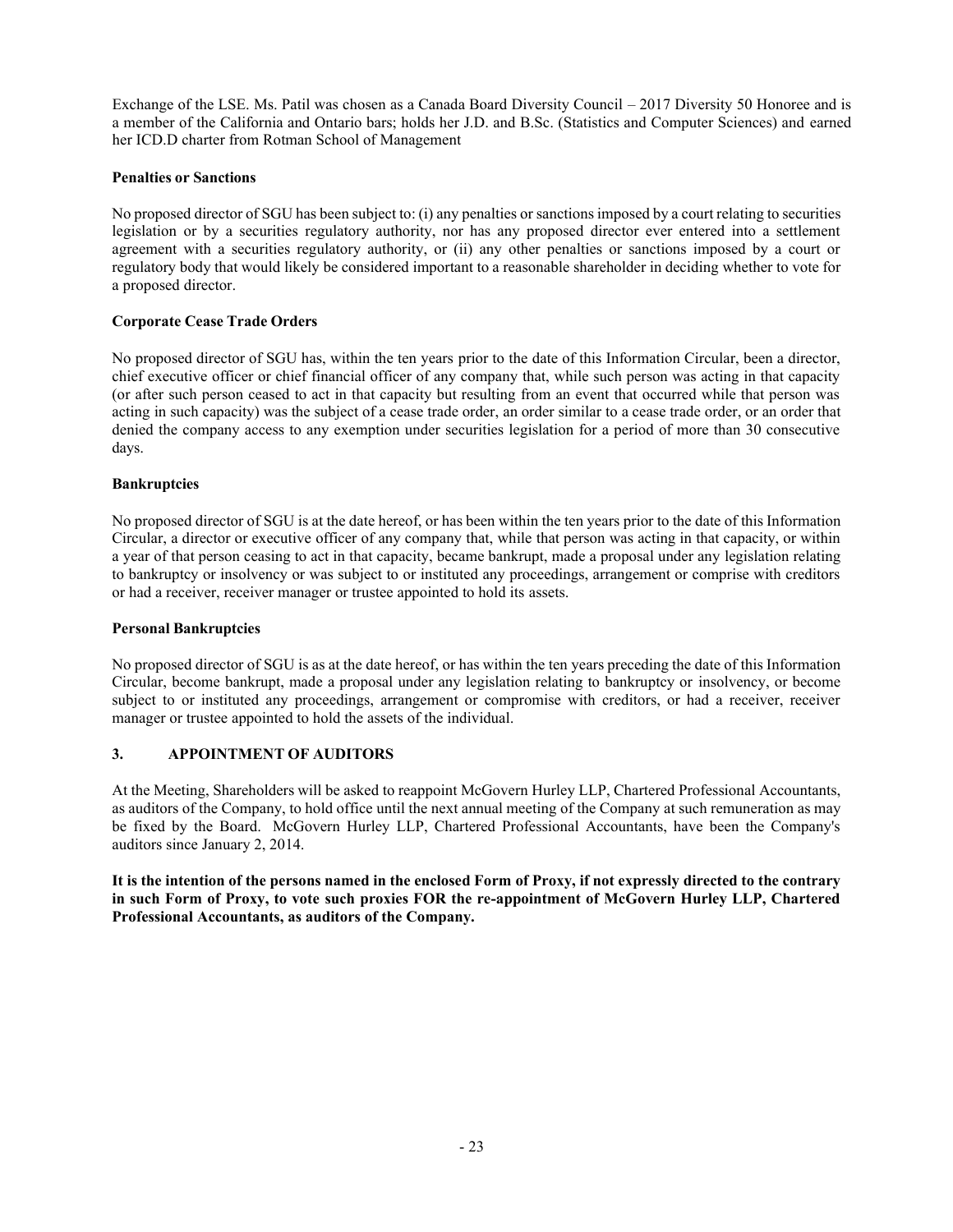## **4. APPROVAL OF OPTION PLAN**

The policies of the TSXV require all listed companies with a "rolling" stock option plan (such as the Option Plan), under which the maximum number of shares that may be reserved for issuance pursuant to the exercise of stock options is determined as a percentage of an issuer's issued and outstanding shares, to obtain approval of their stock option plan at their annual meeting of shareholders. Accordingly, management of the Company will seek Shareholder approval of the Option Plan at the Meeting.

The Shareholders first approved the Company's Option Plan on June 16, 2014 and most recently re-approved the Option Plan on March 1, 2021. The terms of the Option Plan are described in this Information Circular under the heading ³*Information Concerning the Company - Securities Authorized for Issuance under Equity Compensation Plans ± Option Plan*´.

**At the Meeting, Shareholders will be asked to consider and, if deemed advisable, pass an ordinary resolution**  re-approving the Option Plan. To be effective, the resolution must be passed by at least a majority of the votes **cast at the Meeting. It is the intention of the persons named in the enclosed Form of Proxy, if not expressly directed to the contrary in such Form of Proxy, to vote such proxies FOR the approval of the Option Plan.**

## **5. APPROVAL OF THE CONSOLIDATION**

The Board may propose to reduce the number of Common Shares issued in order to increase its flexibility with respect to potential business transactions, including any equity financings, if determined by the Company to be advisable. Shareholders are being asked to consider and, if thought fit, to pass the special resolution (the "**Consolidation Resolution**") authorizing the Board, in its sole discretion, to consolidate the Common Shares on the basis of one (1) new Common Share for up to five (5) old Common Shares (the "Consolidation") and amending the Company's articles accordingly. Notwithstanding approval of the Consolidation by shareholders, the Board may, in its sole discretion may determine not to proceed with the Consolidation without further approval or action by or prior notice to shareholders.

Prior to making any amendment to affect the consolidation of Common Shares, the Company shall first be required to obtain any and all applicable regulatory and relevant TSXV approvals. If this special resolution is approved, the Consolidation will be implemented, if at all, only upon a determination by the Board that the Consolidation is in the best interests of the Company and its shareholders at that time. In connection with any determination to implement a Consolidation, the Company's Board will set the timing for such a consolidation and select the specific ratio from within the range set forth in the special resolution for a ratio.

## *Certain Risks Associated with the Consolidation*

There can be no assurance that the total market capitalization of the Company's Common Shares (the aggregate value of all Common Shares at the then market price) immediately after the Consolidation will be equal to or greater than the total market capitalization immediately before the Consolidation. In addition, there can be no assurance that the per-share market price of the Common Shares following the Consolidation will be higher than the per share market price immediately before the Consolidation or equal or exceed the direct arithmetical result of the Consolidation. In addition, a decline in the market price of the Common Shares after the Consolidation may result in a greater percentage decline than would occur in the absence of a Consolidation and the liquidity of the Common Shares could be adversely affected. There can be no assurance that, if the Consolidation is implemented, the margin terms associated with the purchase of Common Shares will improve or that the Company will be successful in receiving increased attention from institutional investors.

## *Principal Effects of the Consolidation*

As of April 11, 2021, the Company had 274,835,662 Common Shares issued and outstanding. Following the completion of the proposed Consolidation, the number of Common Shares of the Company issued and outstanding will depend on the ratio selected by the Company's Board. The following table sets out the appropriate number of Common Shares that would be outstanding as a result of the Consolidation at the ratios suggested below.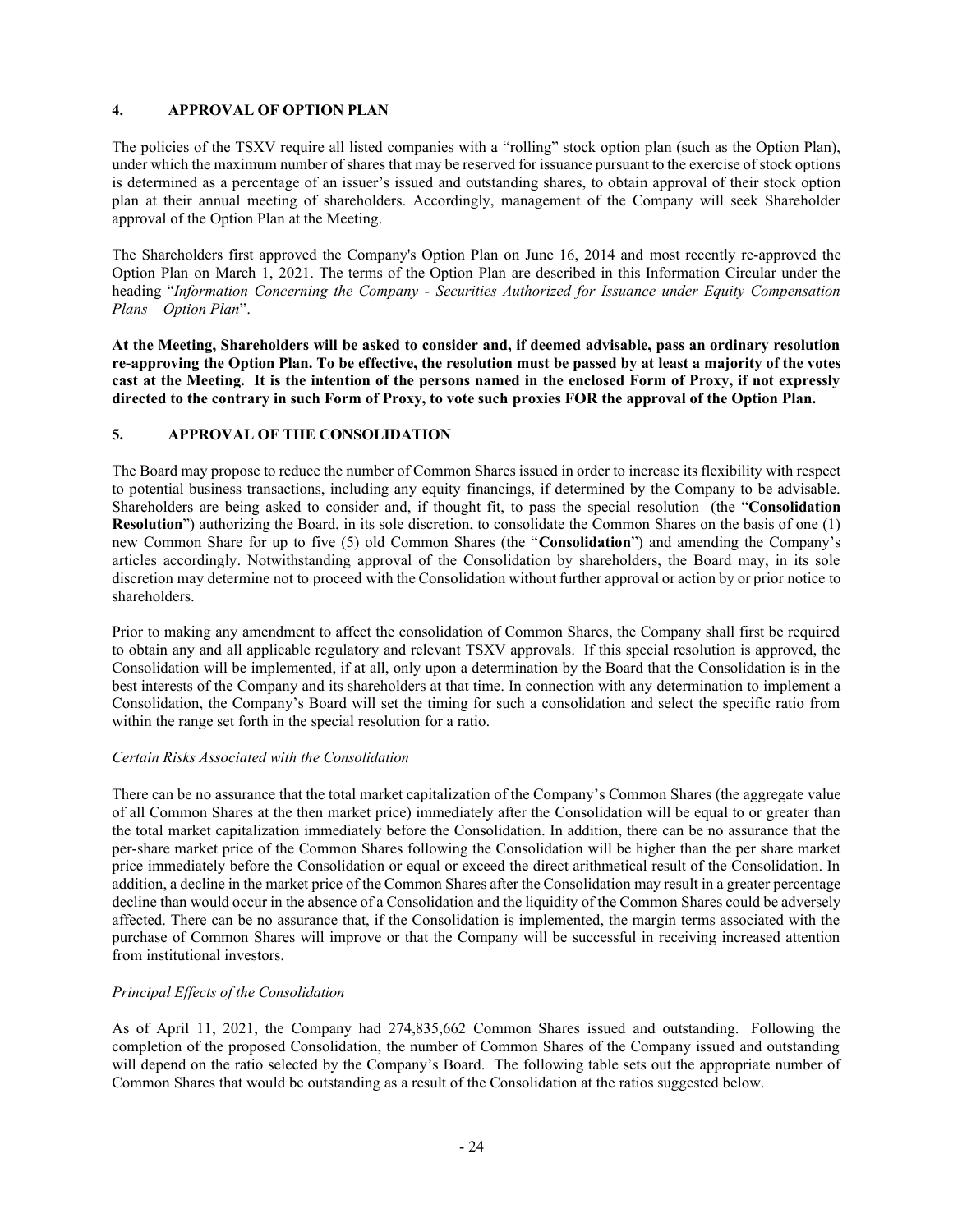### **Table ± Consolidation Ratio**

| <b>Proposed Consolidation</b><br><b>Ratio</b> | <b>Approximate Number of Outstanding Common</b><br><b>Shares (Post Consolidation)</b> <sup>(1)</sup> |
|-----------------------------------------------|------------------------------------------------------------------------------------------------------|
| l for 5                                       | 54.967.132                                                                                           |
| $\pm$ for 2                                   | 137,417,831                                                                                          |

Notes:

(1) The Ratios above are for information purposes only and are not indicative of the actual ratio that may be adopted by the Board to affect the Consolidation.

## *Tax Effect*

The Consolidation will not give rise to a capital gain or loss under the *Income Tax Act (Canada)* for a shareholder who holds such Common Shares as capital property. The adjusted cost base to the shareholder of the new Common Shares immediately after the consolidation will be equal to the aggregate adjusted cost base to the shareholder of the old Common Shares immediately before the Consolidation.

## *Notice of Consolidation and Letter of Transmittal*

If the Company effects the Consolidation, a letter of transmittal will be mailed to the shareholders. This letter of transmittal which will need to be duly completed and submitted by any shareholder wishing to receive share certificates representing the post-Consolidation Common Shares to which he, she or it is entitled if the Company completes the Consolidation. This letter of transmittal can be used for the purpose of surrendering certificates representing the currently outstanding Common Shares to the Company's registrar and transfer agent in exchange for new share certificates representing whole post-Consolidation Common Shares of the Company. After the Consolidation, current issued share certificates representing pre-Consolidation Common Shares of the Company will (i) not constitute good delivery for the purposes of trades of post-Consolidation Common Shares; and (ii) be deemed for all purposes to represent the number of post-Consolidation Common Shares to which the Shareholder is entitled as a result of the Consolidation. No delivery of a new certificate to a Shareholder will be made until the Shareholder has surrendered his, her or its current issued certificates. Please do not send the letter of transmittal until the Company announces by press release that the Consolidation will become effective. The press release will contain instructions as to when the existing share certificates and the letter of transmittal are to be mailed to shareholders and sent to TSX Trust Company, the Company's registrar and transfer agent.

## *Fractional Shares*

No fractional common shares of the Company will be issued upon the Consolidation. All fractions of post-Consolidation shares will be rounded to the next lowest whole number if the first decimal place is less than five and rounded to the next highest whole number if the first decimal place is five or greater.

## *Percentage Shareholdings*

The Consolidation will not affect any shareholder's percentage ownership in the Company, even though such ownership will be represented by a smaller number of Common Shares. Instead, the Consolidation will reduce proportionately the number of Common Shares held by all shareholders.

## *Implementation*

The implementation of the Consolidation is conditional upon the Company obtaining the necessary regulatory consents. The special resolution provides that the Board is authorized, in its sole discretion, to determine not to proceed with the proposed Consolidation, without further approval of the Company's shareholders. In particular, the Board may determine not to present the special resolution to the Meeting or, if the special resolution is presented to the Meeting and approved, may determine after the meeting not to proceed with completion of the proposed Consolidation and filing the articles of amendment. If the Board does not implement the Consolidation within 12 months of the Meeting, the authority granted by the special resolution to implement the Consolidation on these terms would lapse and be of no further force or effect.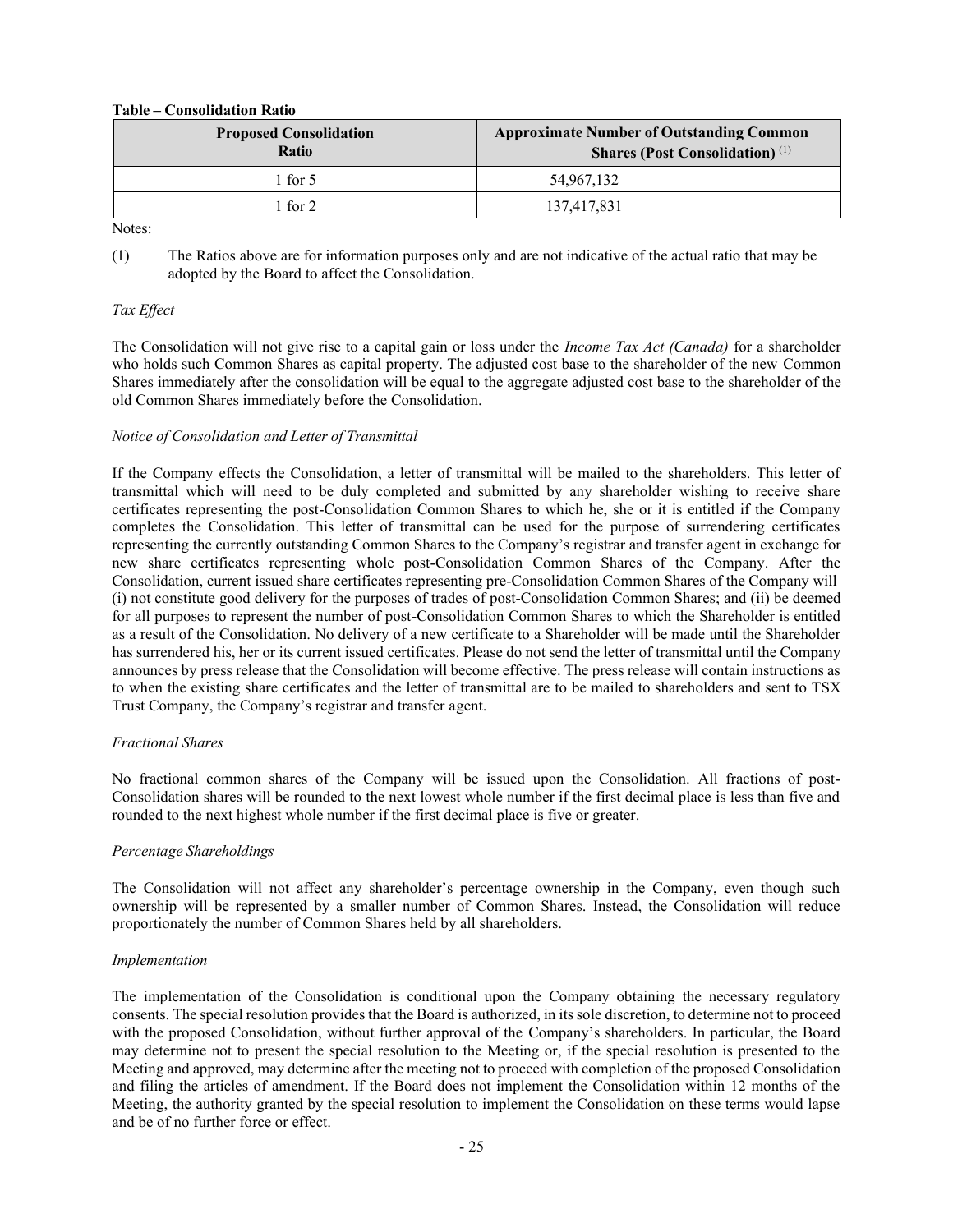### *Effect on Non-registered Shareholders*

Non-registered shareholders holding their Common Shares through a bank, broker or other nominee should note that such banks, brokers or other nominees may have different procedures for processing the Consolidation than those that will be put in place by the Company for registered shareholders. If you hold your Common Shares with such a bank, broker or other nominee and if you have any questions in this regard, you are encouraged to contact your nominee.

## **Consolidation Resolution**

At the Meeting, Shareholders will be asked to pass a special resolution authorizing the Board to implement the Consolidation, substantially in the form of the following resolution:

## **³NOW THEREFORE BE IT RESOLVED AS A SPECIAL RESOLUTION THAT**:

- 1. The Company be and is hereby authorized to consolidate the issued and outstanding Common Shares in the capital of the Company on the basis of one (1) new Common Share for up to every five (5) Common Shares presently issued and outstanding (the "Consolidation") and amend the Company's Articles accordingly;
- 2. The Board of Directors are hereby authorized to determine the ratio for the Consolidation within the range of up to  $1$  to  $5$ ;
- 3. Any one director or officer of the Company be and is hereby authorized and directed to do all such acts and things and to execute and deliver under the corporate seal or otherwise all such deeds, documents, instruments and assurances as in his opinion may be necessary or desirable to give effect to the foregoing resolutions, including, without limitation, prepare and file Articles of Amendment for the Company to effect the Consolidation or make any changes required by the TSXV Venture Exchange or applicable securities regulatory authorities; and
- 4. Notwithstanding the passing of this special resolution by the shareholders of the Company, the directors of the Company are hereby authorized and empowered without further notice to or approval of the Shareholders of the Company not to proceed with the Consolidation or to revoke this resolution at any time prior to the Consolidation becoming effective."

**The Board unanimously recommends that Shareholders vote in favour of the Consolidation Resolution. In**  order to be effective, the Consolidation Resolution must be passed by two-thirds (66<sup>2</sup>/<sub>3</sub>%) of the votes of the **holders of Common Shares of the Company cast on the matter at the Meeting. In the absence of contrary instructions, the persons named in the enclosed Form of Proxy intend to vote for the passage of the Consolidation Resolution.**

### **OTHER BUSINESS**

Management is not aware of any other business to come before the Meeting other than as set forth in the Notice of Meeting of Shareholders. **If any other business properly comes before the Meeting, it is the intention of the**  persons named in the Form of Proxy to vote the Common Shares represented thereby in accordance with their **best judgment on such matter.**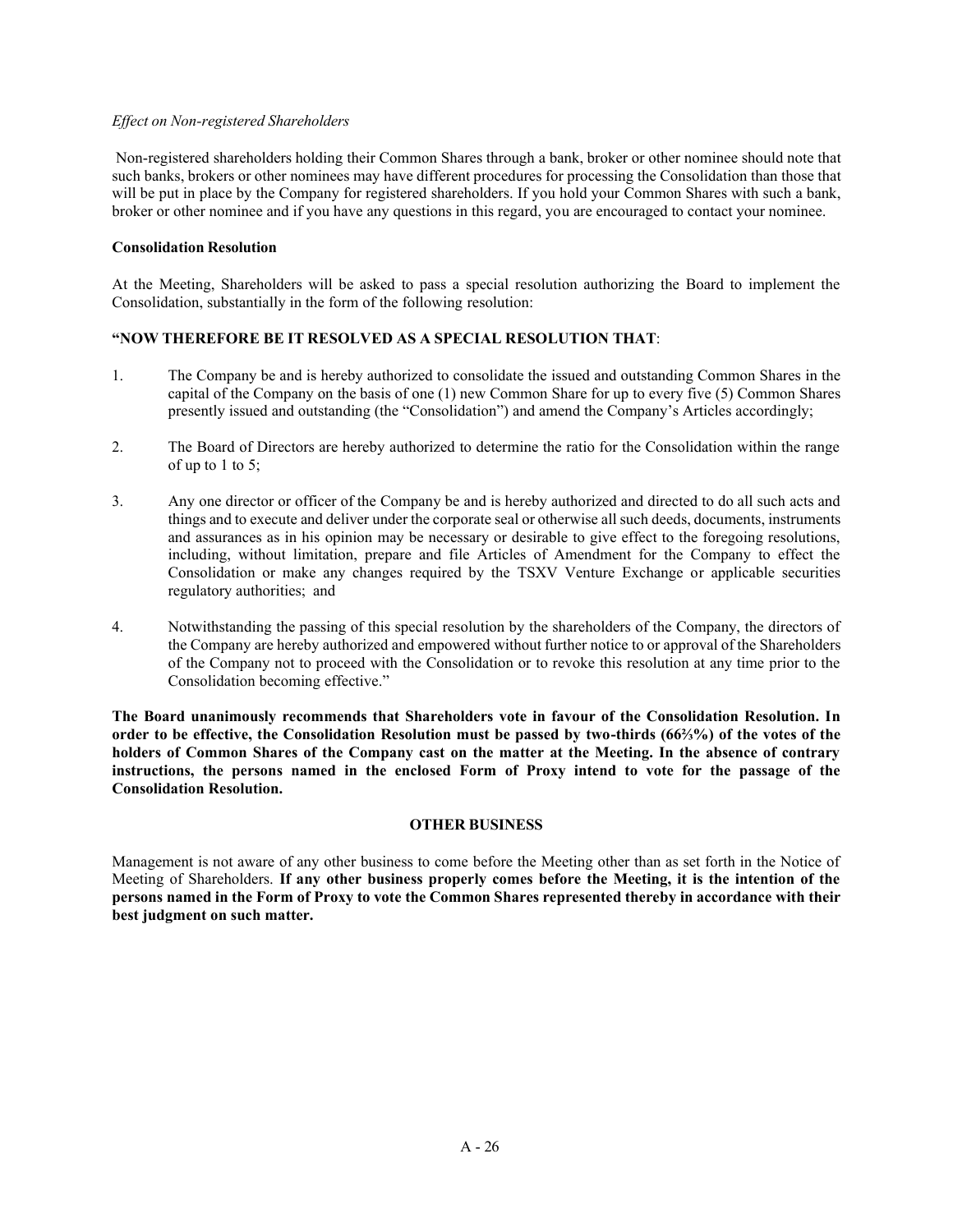### **ADDITIONAL INFORMATION**

Financial information relating to SGU is provided in the Company's Financial Statements and related MD&As for the financial years ended October 31, 2020 and October 31, 2021, which are available on SEDAR. Copies of this Information Circular, the Financial Statements and any interim financial statements of the Company subsequent to the Financial Statements may be obtained without charge by writing to the Corporate Secretary of the Company at:

Signature Resources Ltd. 2704-401 Bay Street Toronto, ON M5H 2Y4 [sarah@signatureresources.ca](mailto:sarah@signatureresources.ca)

Additional information relating to SGU is available on SEDAR at [www.sedar.com.](http://www.sedar.com/)

### **APPROVAL**

The contents and the sending of this Information Circular to the Shareholders of the Company have been approved by the Board.

**DATED** at Toronto, Ontario as of the 20<sup>th</sup> day of April 2022.

### **BY ORDER OF THE BOARD OF DIRECTORS OF SIGNATURE RESOURCES INC.**

*<u>/s/ "Robert Vallis"</u>* 

Robert Vallis President and Chief Executive Officer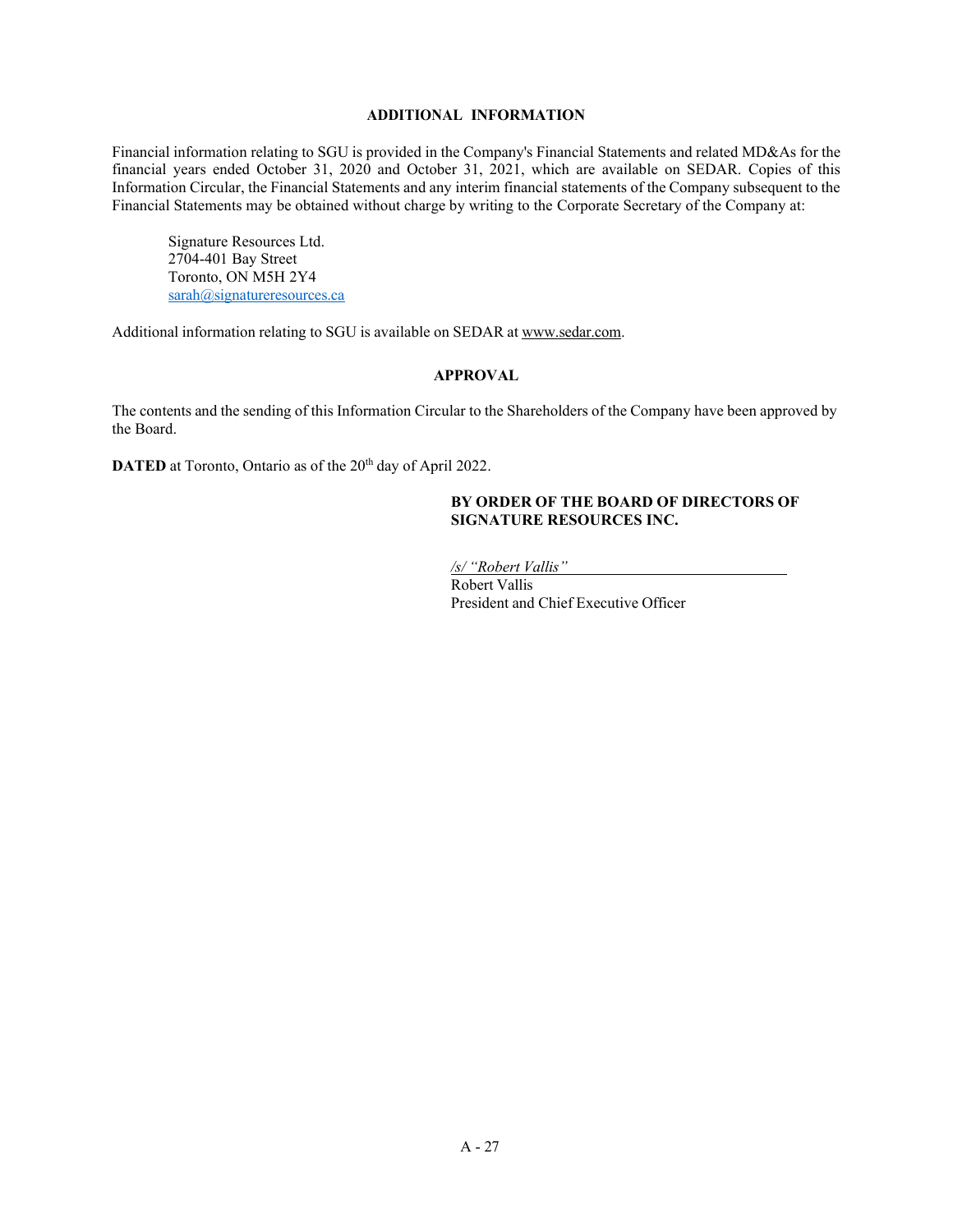### **SCHEDULE** "A"

### **AUDIT COMMITTEE CHARTER**

## **COMPOSITION, PROCEDURES AND ORGANIZATION**

- 1. The Committee shall consist of at least three members of the Board of Directors (the "**Board**").
- 2. At least two (2) members of the Committee shall be independent and the Committee shall endeavour to appoint a majority of independent directors to the Committee, who in the opinion of the Board, would be free from a relationship which would interfere with the exercise of the Committee members' independent judgment. At least one (1) member of the Committee shall have accounting or related financial management expertise. All members of the Committee that are not financially literate will work towards becoming financially literate to obtain a working familiarity with basic finance and accounting practices applicable to the Company. For the purposes of this Charter, an individual is financially literate if he or she has the ability to read and understand a set of financial statements that present a breadth and level of complexity of accounting issues that are generally comparable to the breadth and complexity of the issues that can reasonably be expected to be raised by the Company's financial statements.
- 3. The Board, at its organizational meeting held in conjunction with each annual general meeting of the shareholders, shall appoint the members of the Committee for the ensuing year. The Board may at any time remove or replace any member of the Committee and may fill any vacancy in the Committee.
- 4. Unless the Board shall have appointed a chair of the Committee, the members of the Committee shall elect a chair and a secretary from among their number.
- 5. The quorum for meetings shall be a majority of the members of the Committee, present in person or by telephone or other telecommunication device that permits all persons participating in the meeting to speak and to hear each other.
- 6. The Committee shall have access to such officers and employees of the Company and to the Company's external auditors, and to such information respecting the Company, as it considers to be necessary or advisable in order to perform its duties and responsibilities.
- 7. Meetings of the Committee shall be conducted as follows:
	- (a) the Committee shall meet at least four times annually at such times and at such locations as may be requested by the chair of the Committee. The external auditors or any member of the Committee may request a meeting of the Committee;
	- (b) the external auditors shall receive notice of and have the right to attend all meetings of the Committee; and
	- (c) management representatives may be invited to attend all meetings except private sessions with the external auditors.
- 8. The internal auditors and the external auditors shall have a direct line of communication to the Committee through its chair and may bypass management if deemed necessary. The Committee, through its chair, may contact directly any employee in the Company as it deems necessary, and any employee may bring before the Committee any matter involving questionable, illegal or improper financial practices or transactions.

### **ROLES AND RESPONSIBILITIES**

- 9. The overall duties and responsibilities of the Committee shall be as follows:
	- (a) to assist the Board in the discharge of its responsibilities relating to the Company's accounting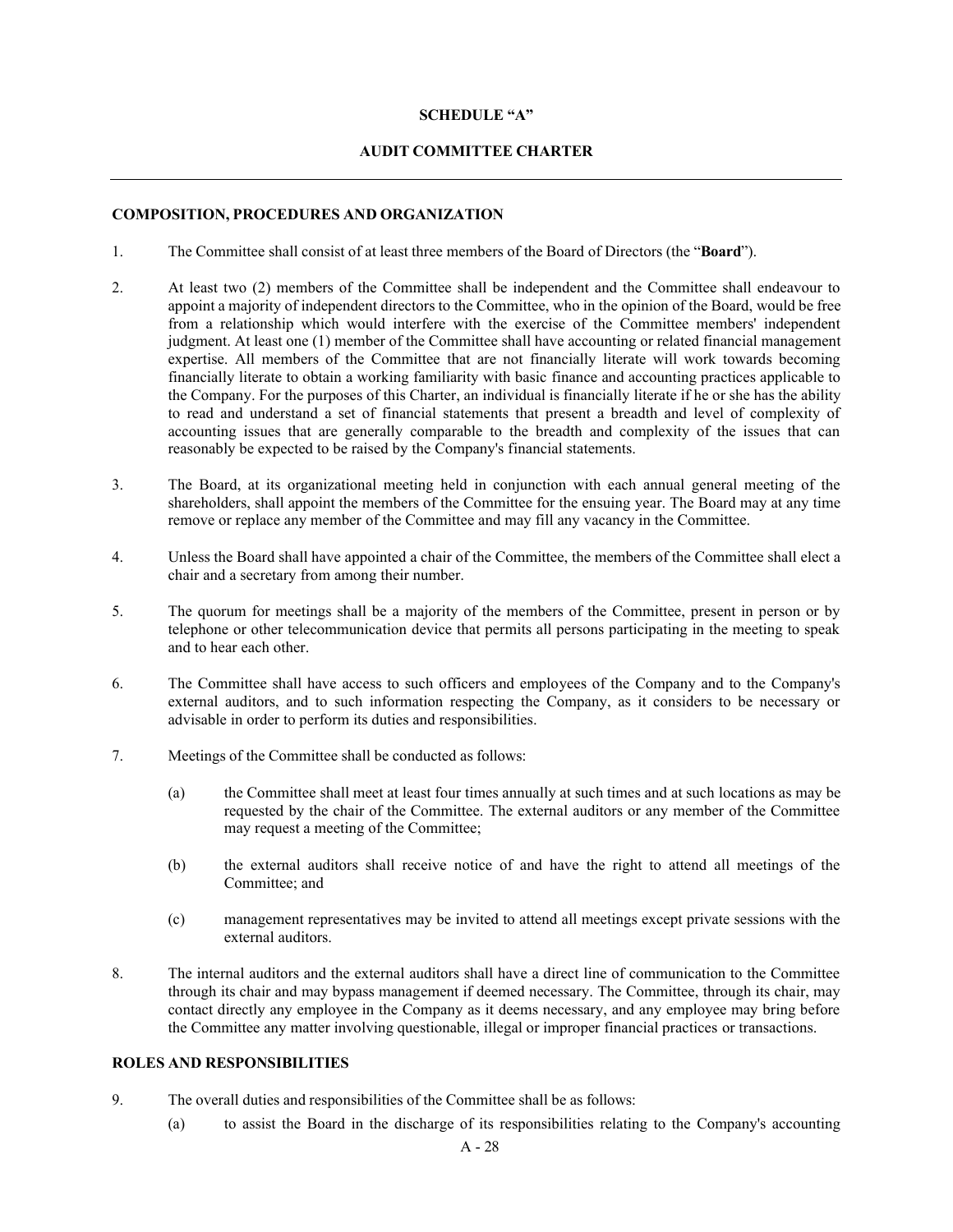principles, reporting practices and internal controls and its approval of the Company's annual and quarterly consolidated financial statements and related financial disclosure;

- (b) to establish and maintain a direct line of communication with the Company's internal and external auditors and assess their performance;
- (c) to ensure that the management of the Company has designed, implemented and is maintaining an effective system of internal financial controls; and
- (d) to report regularly to the Board on the fulfillment of its duties and responsibilities.
- 10. The duties and responsibilities of the Committee as they relate to the external auditors shall be as follows:
	- (a) to recommend to the Board a firm of external auditors to be engaged by the Company, and to verify the independence of such external auditors;
	- (b) to review and approve the fee, scope and timing of the audit and other related services rendered by the external auditors;
	- (c) review the audit plan of the external auditors prior to the commencement of the audit;
	- (d) to review with the external auditors, upon completion of their audit;
	- (e) be non-audit services provided by the external auditors:
		- (i) to discuss with the external auditors the quality and not just the acceptability of the Company's accounting principles; and
		- (ii) to implement structures and procedures to ensure that the Committee meets the external auditors on a regular basis in the absence of management.
- 11. The duties and responsibilities of the Committee as they relate to the internal control procedures of the Company are to:
	- (a) review the appropriateness and effectiveness of the Company's policies and business practices which impact on the financial integrity of the Company, including those relating to internal auditing, insurance, accounting, information services and systems and financial controls, management reporting and risk management;
	- (b) review compliance under the Company's business conduct and ethics policies and to periodically review these policies and recommend to the Board changes which the Committee may deem appropriate;
	- (c) review any unresolved issues between management and the external auditors that could affect the financial reporting or internal controls of the Company; and
	- (d) periodically review the Company's financial and auditing procedures and the extent to which recommendations made by the internal audit staff or by the external auditors have been implemented.
- 12. The Committee is also charged with the responsibility to:
	- (a) review the Company's quarterly statements of earnings, including the impact of unusual items and changes in accounting principles and estimates and report to the Board with respect thereto;
	- (b) review and approve the financial sections of:
		- (i) the annual report to Shareholders;